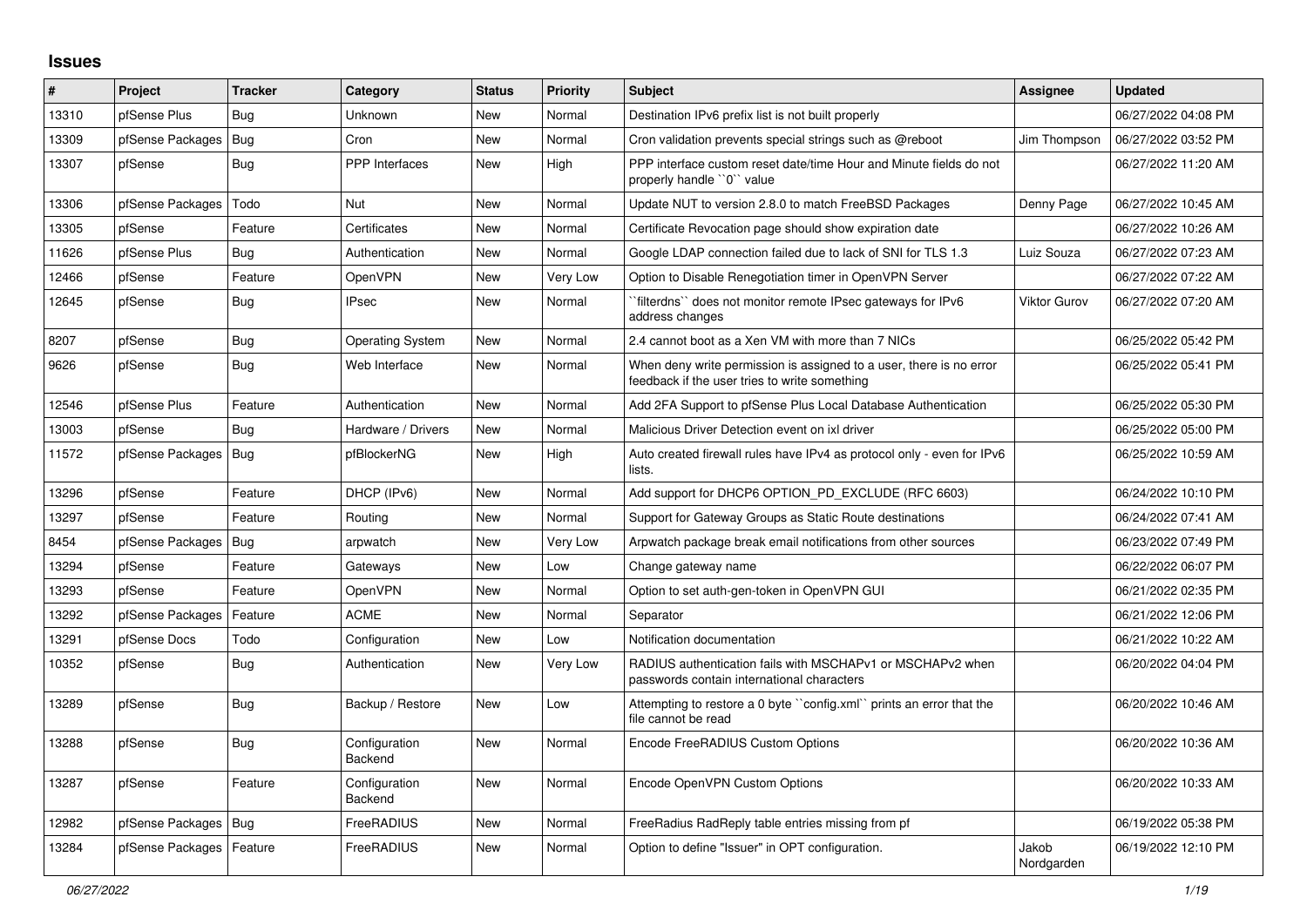| $\sharp$ | Project                | <b>Tracker</b> | Category                        | <b>Status</b> | <b>Priority</b> | <b>Subject</b>                                                                                   | <b>Assignee</b>   | <b>Updated</b>      |
|----------|------------------------|----------------|---------------------------------|---------------|-----------------|--------------------------------------------------------------------------------------------------|-------------------|---------------------|
| 13280    | pfSense                | <b>Bug</b>     | Unknown                         | New           | Normal          | Entries duplicated in /boot/loader.conf                                                          |                   | 06/19/2022 11:11 AM |
| 13282    | pfSense Plus           | Bug            | Aliases / Tables                | New           | Normal          | FQDN Aliases Break if an Invalid Domain is Present in the Chain                                  | Reid<br>Linnemann | 06/18/2022 03:12 PM |
| 13279    | pfSense                | <b>Bug</b>     | Interfaces                      | New           | Normal          | DHCP config override affects Gateway installation.                                               |                   | 06/17/2022 07:25 AM |
| 13167    | pfSense                | Bug            | <b>Dynamic DNS</b>              | New           | Normal          | phpDynDNS: DigitalOcean ddns update fails (bad request, invalid<br>character '-' in request_id)  |                   | 06/16/2022 09:30 PM |
| 13277    | pfSense                | Bug            | <b>IGMP Proxy</b>               | New           | Normal          | IGMP Proxy webConfigurator Page Always Produces Error                                            |                   | 06/16/2022 07:50 PM |
| 13276    | pfSense                | Bug            | <b>IGMP Proxy</b>               | New           | Normal          | IGMP Proxy Error Message for Logging Links to System Log Instead<br>of Routing Log               |                   | 06/16/2022 07:48 PM |
| 13273    | pfSense                | <b>Bug</b>     | DHCP (IPv4)                     | <b>New</b>    | Normal          | dhclient can use conflicting recorded leases                                                     |                   | 06/14/2022 11:07 AM |
| 13180    | pfSense Packages       | Bug            | pfBlockerNG                     | New           | High            | High CPU Utilization with pfb_filterlsince PfBlockerNG update to<br>devel 3.1.0 4                |                   | 06/14/2022 08:00 AM |
| 13156    | pfSense Packages       | Regression     | pfBlockerNG                     | New           | Normal          | pfBlockerNG IP block stats do not work                                                           |                   | 06/13/2022 08:16 PM |
| 13267    | pfSense                | Bug            | OpenVPN                         | New           | Normal          | dpinger continues to run on OpenVPN gateway after OpenVPN<br>service is stopped.                 |                   | 06/12/2022 02:49 PM |
| 13074    | pfSense Plus           | <b>Bug</b>     | Cryptographic<br><b>Modules</b> | <b>New</b>    | Normal          | AES-GCM with SafeXcel on Netgate 2100 causes MBUF overload                                       |                   | 06/12/2022 11:14 AM |
| 13252    | pfSense                | Bug            | Upgrade                         | New           | Normal          | reduce frequency of php-fpm socket connection attempts from<br>check reload status               |                   | 06/12/2022 11:11 AM |
| 13206    | pfSense Plus           | Bug            | Hardware / Drivers              | New           | Normal          | SG-3100 LED GPIO hangs                                                                           |                   | 06/11/2022 07:01 PM |
| 13256    | pfSense                | Feature        | DHCP (IPv4)                     | <b>New</b>    | Normal          | Better handling of duplicate IPs in static DHCP assignments                                      |                   | 06/11/2022 04:51 PM |
| 13264    | pfSense                | Feature        | <b>IPsec</b>                    | New           | Normal          | IPSec Phase2 select multiple PFS key groups                                                      |                   | 06/10/2022 04:29 PM |
| 13263    | pfSense                | <b>Bug</b>     | DHCP (IPv4)                     | New           | Low             | Deleting a static DHCP entry when the related IP is not in the arp<br>table spams the log        |                   | 06/10/2022 11:18 AM |
| 10446    | pfSense                | Feature        | Rules / NAT                     | New           | Very Low        | VIP address is not shown in firewall rules                                                       |                   | 06/09/2022 02:07 PM |
| 13260    | pfSense                | Feature        | Authentication                  | New           | Normal          | Add support for OpenVPN static-challenge                                                         |                   | 06/09/2022 02:04 PM |
| 13255    | pfSense Packages       | Todo           | OpenVPN Client<br>Export        | <b>New</b>    | Normal          | Set PKCS#12 algorithm when exporting OpenVPN ZIP or Windows<br>bundles                           | Jim Pingle        | 06/08/2022 10:37 AM |
| 13088    | pfSense                | Bug            | <b>OpenVPN</b>                  | <b>New</b>    | Normal          | OpenVPN Client Overrides: properly hide/show form fields                                         | Jim Pingle        | 06/08/2022 09:15 AM |
| 13254    | pfSense                | Bug            | <b>DNS Resolver</b>             | New           | Normal          | DNS resolver does not update "unbound.conf" file during link down<br>events                      |                   | 06/08/2022 07:55 AM |
| 10436    | pfSense Packages   Bug |                | softflowd                       | New           | Normal          | softflowd no longer sends flow data after upgrade ( $v0.9.9$ 1 -><br>v1.0.0                      |                   | 06/07/2022 12:25 AM |
| 13253    | pfSense                | <b>Bug</b>     | DHCP (IPv6)                     | New           | Normal          | 'dhcp6c'' is not restarted when applying settings when multiple<br>WANs are configured for DHCP6 |                   | 06/06/2022 02:58 PM |
| 13250    | pfSense                | Todo           | DHCP (IPv4)                     | New           | Very Low        | Clean up DHCP Server option language                                                             | Jim Pingle        | 06/06/2022 07:32 AM |
| 13249    | pfSense                | <b>Bug</b>     | Console Menu                    | New           | Normal          | Running playback comands multiple times results in PHP error                                     |                   | 06/06/2022 07:02 AM |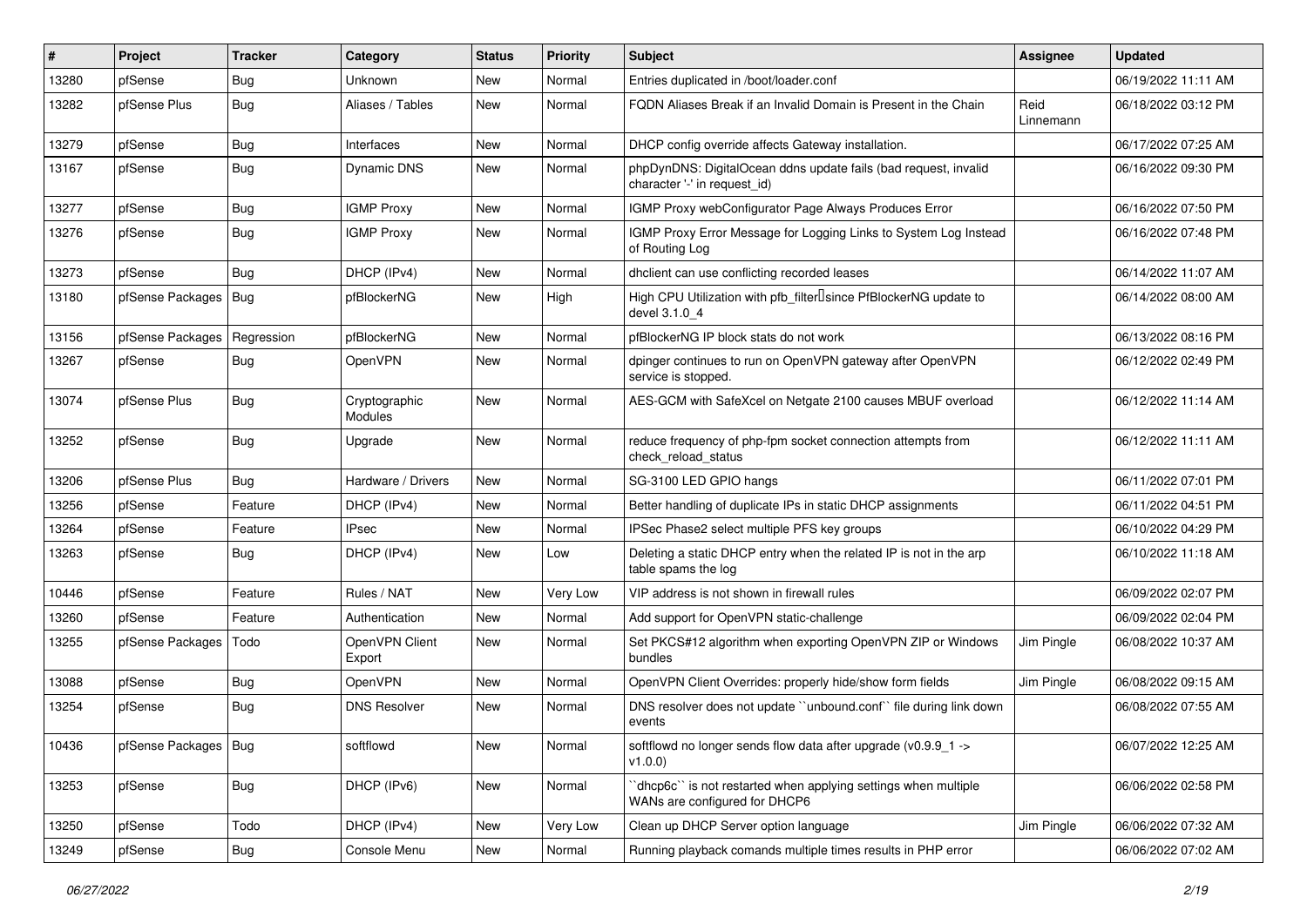| $\#$  | Project                    | <b>Tracker</b> | Category               | <b>Status</b> | <b>Priority</b> | <b>Subject</b>                                                                                          | <b>Assignee</b>       | <b>Updated</b>      |
|-------|----------------------------|----------------|------------------------|---------------|-----------------|---------------------------------------------------------------------------------------------------------|-----------------------|---------------------|
| 13248 | pfSense                    | Regression     | DHCP (IPv6)            | New           | Normal          | IPv6 Router Advertisements runs when config.xml does not contain<br>an entry for the interface          |                       | 06/05/2022 07:44 PM |
| 13247 | pfSense Packages           | Bug            | open-vm-tools          | New           | Low             | Open-VM-Tools service actions do not work                                                               |                       | 06/05/2022 07:09 PM |
| 13246 | pfSense Packages           | Feature        | iperf                  | New           | Normal          | iperf3 service controls do not work                                                                     |                       | 06/05/2022 06:51 PM |
| 12974 | pfSense Plus               | Bug            | Installer              | New           | Normal          | Typing anything into 1100/2100 recovery installer causes process to<br>stop                             |                       | 06/05/2022 04:10 PM |
| 13244 | pfSense                    | Feature        | Web Interface          | New           | Normal          | Add help text under Timezone settings in the GUI                                                        |                       | 06/03/2022 01:00 PM |
| 13242 | pfSense                    | Feature        | Gateway Monitoring     | New           | Normal          | Enhancements to static route creation/deletion for dpinger monitor<br>IPs                               |                       | 06/03/2022 11:20 AM |
| 13076 | pfSense                    | Bug            | Gateway Monitoring     | New           | Normal          | Marking a gateway as down does not affect IPsec entries using<br>gateway groups                         |                       | 06/03/2022 10:32 AM |
| 12612 | pfSense                    | <b>Bug</b>     | <b>DNS Resolver</b>    | New           | Normal          | DNS Resolver is restarted during every "rc.newwanip" event                                              |                       | 06/03/2022 07:13 AM |
| 13240 | pfSense                    | <b>Bug</b>     | Rules / NAT            | New           | Normal          | Dynamic NPt entry UI has a couple quirks                                                                |                       | 06/02/2022 09:32 PM |
| 12095 | pfSense                    | <b>Bug</b>     | Authentication         | New           | Normal          | Memory leak in pcscd                                                                                    |                       | 06/01/2022 01:01 PM |
| 13237 | pfSense                    | <b>Bug</b>     | DHCP (IPv6)            | New           | Normal          | dhcp6c script cannot be executed safely                                                                 |                       | 06/01/2022 11:20 AM |
| 13236 | pfSense Docs               | Todo           | Products               | New           | Normal          | Document link speed limitations with igc and ix on 6100/4100                                            |                       | 05/31/2022 05:53 PM |
| 12811 | pfSense                    | <b>Bug</b>     | Gateway Monitoring     | New           | Normal          | Services are not restarted when PPP interfaces connect                                                  | Jim Pingle            | 05/31/2022 05:34 PM |
| 12756 | pfSense Docs               | Todo           | WireGuard              | New           | Normal          | Feedback on pfSense Configuration Recipes - WireGuard Remote<br><b>Access VPN Configuration Example</b> | Christian<br>McDonald | 05/31/2022 11:42 AM |
| 10818 | pfSense Packages   Feature |                | New Package<br>Request | New           | Normal          | <b>UDP Broadcast Relay</b>                                                                              |                       | 05/31/2022 02:13 AM |
| 10242 | pfSense Packages           | Feature        | New Package<br>Request | New           | Normal          | E2guardian Web filtering package                                                                        | Viktor Gurov          | 05/30/2022 10:40 AM |
| 12534 | pfSense Plus               | Feature        | Hardware / Drivers     | New           | Normal          | Generate a ISO Image for Remote Restore of pfSense Plus on the<br>XG-1537 and 1541 units with IPMI      |                       | 05/30/2022 10:28 AM |
| 8173  | pfSense                    | Feature        | Interfaces             | New           | Normal          | dhcp6c - RAW Options                                                                                    |                       | 05/29/2022 05:34 PM |
| 12875 | pfSense                    | <b>Bug</b>     | Package System         | New           | Normal          | Import zabbix-agent6 and zabbix-proxy6 from FreeBSD Ports                                               |                       | 05/28/2022 06:50 PM |
| 13228 | pfSense                    | Bug            | Interfaces             | New           | Normal          | Recovering interface gateway may not be added back into gateway<br>groups and rules when expected       | Jim Pingle            | 05/28/2022 01:14 PM |
| 12658 | pfSense Packages           | Feature        | darkstat               | New           | Normal          | Adding prometheus metrics to darkstat                                                                   |                       | 05/27/2022 09:44 PM |
| 13227 | pfSense                    | Feature        | <b>IPsec</b>           | New           | High            | Enable IPSec Virtual IP Pool assignment by Radius for Mobile Users<br>SIMPLE FIX                        |                       | 05/27/2022 10:15 AM |
| 13225 | pfSense                    | Bug            | Interfaces             | New           | Normal          | Bridges with QinQ interfaces not properly set up at boot                                                | <b>Viktor Gurov</b>   | 05/27/2022 08:19 AM |
| 13224 | pfSense                    | <b>Bug</b>     | Notifications          | New           | Normal          | Email notification flood when UPS (NUT) and WAN send notifications                                      |                       | 05/27/2022 01:58 AM |
| 13222 | pfSense                    | Bug            | UPnP/NAT-PMP           | New           | Normal          | CARP IP does not listen for NAT-PMP packets                                                             |                       | 05/26/2022 02:28 PM |
| 13220 | pfSense                    | Feature        | Captive Portal         | New           | Very Low        | Voucher per-roll bandwidth restrictions and traffic quotas                                              |                       | 05/26/2022 08:16 AM |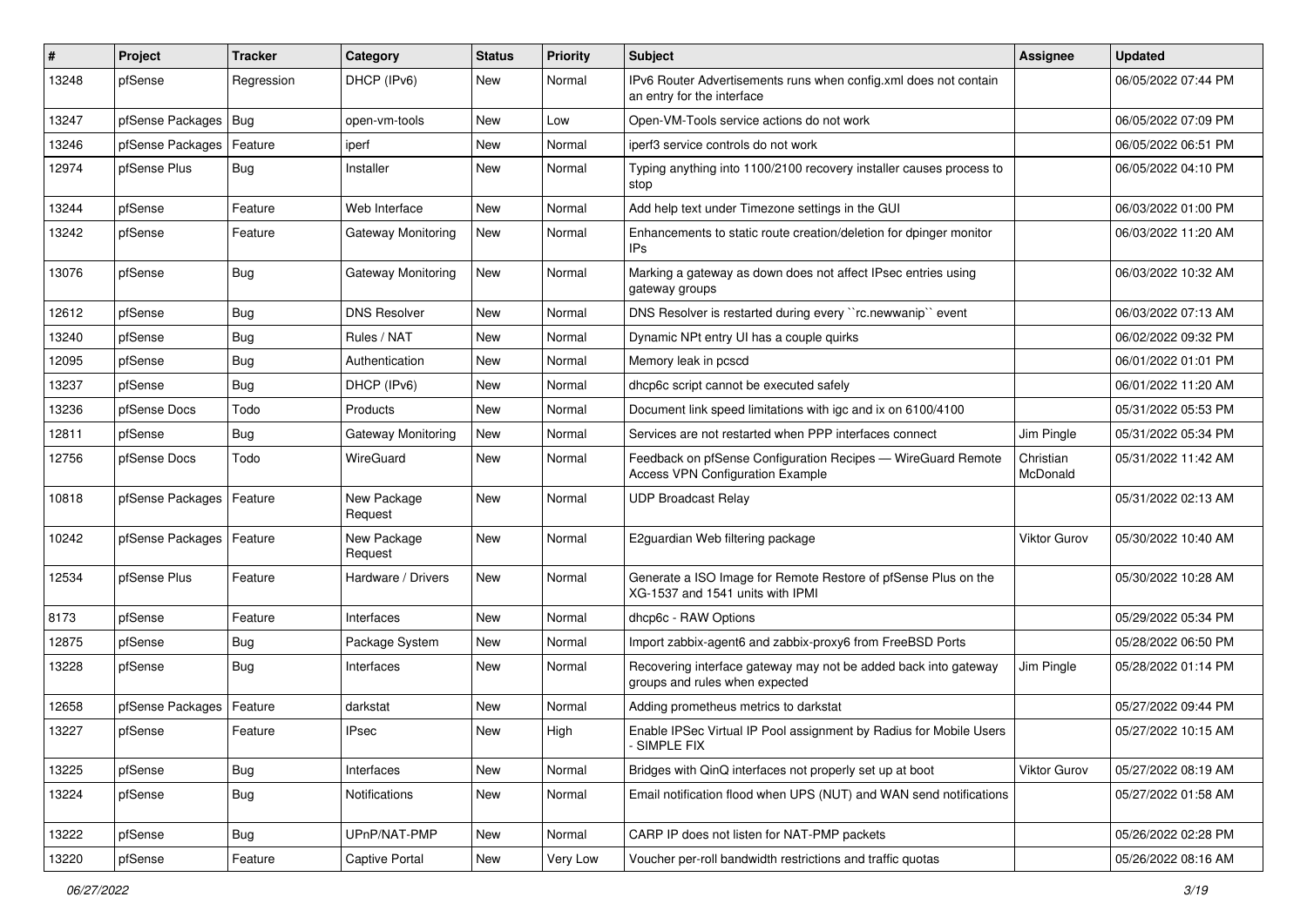| $\vert$ # | Project                    | <b>Tracker</b> | Category        | <b>Status</b> | <b>Priority</b> | <b>Subject</b>                                                                                               | <b>Assignee</b>      | <b>Updated</b>      |
|-----------|----------------------------|----------------|-----------------|---------------|-----------------|--------------------------------------------------------------------------------------------------------------|----------------------|---------------------|
| 13219     | pfSense                    | Feature        | Captive Portal  | New           | Very Low        | Enable/Disable single voucher roll                                                                           |                      | 05/26/2022 08:14 AM |
| 13217     | pfSense                    | Bug            | DHCP (IPv4)     | New           | Normal          | dhclient using default pid file location which does not exist                                                | <b>Viktor Gurov</b>  | 05/26/2022 08:09 AM |
| 1831      | pfSense                    | Feature        | Captive Portal  | New           | Normal          | Captive portal IPv6 support                                                                                  | Reid<br>Linnemann    | 05/25/2022 07:57 AM |
| 9536      | pfSense                    | Feature        | DHCP (IPv6)     | New           | Normal          | Support dynamic prefix in DHCPv6 Server                                                                      |                      | 05/25/2022 04:27 AM |
| 13209     | pfSense Packages           | <b>Bug</b>     | pfBlockerNG     | New           | Low             | Parsing Filter log by pfBlockerNG creates IP Block log with<br>Source/Destination mixed up or wrong Direcion | <b>Viktor Gurov</b>  | 05/25/2022 03:50 AM |
| 13014     | pfSense                    | Bug            | <b>IPsec</b>    | New           | Normal          | Charon.vici can get in a bad state                                                                           | Mateusz Guzik        | 05/24/2022 05:05 PM |
| 13207     | pfSense Packages           | Feature        | pfBlockerNG     | New           | Normal          | The feed column on the Alerts page is confusing                                                              |                      | 05/24/2022 04:56 AM |
| 13202     | pfSense Packages           | Bug            | pfBlockerNG     | New           | Normal          | Missing Protocols on IP Feed Groups Advanced Inbound/Outbound<br><b>Firewall Rule settings</b>               |                      | 05/23/2022 08:58 AM |
| 13201     | pfSense Packages           | Feature        | pfBlockerNG     | New           | Normal          | Add FireHol Security IP Feeds                                                                                |                      | 05/23/2022 06:34 AM |
| 13200     | pfSense Packages           | Feature        | pfBlockerNG     | New           | Normal          | Custom DNS Servers for Alert settings                                                                        |                      | 05/23/2022 06:16 AM |
| 13196     | pfSense Packages           | Feature        | pfBlockerNG     | New           | Normal          | remove NoVirusThanks feed                                                                                    |                      | 05/23/2022 06:05 AM |
| 13198     | pfSense Packages           | Feature        | pfBlockerNG     | New           | Normal          | Dark Theme Styling issues - Alerts White bar                                                                 |                      | 05/23/2022 06:05 AM |
| 13199     | pfSense Packages           | Feature        | pfBlockerNG     | <b>New</b>    | Normal          | Feed groups should not have the first listing in the group bar                                               |                      | 05/23/2022 06:03 AM |
| 13197     | pfSense Packages           | Feature        | pfBlockerNG     | New           | Normal          | Put a Single donation link and a proper patreon lin in the pfBlocker<br>Support Banner / Widget              |                      | 05/23/2022 05:35 AM |
| 13195     | pfSense Packages           | Feature        | pfBlockerNG     | New           | Normal          | Dedicated website for Feed mangement - Community Driven                                                      |                      | 05/23/2022 05:22 AM |
| 13194     | pfSense Packages           | <b>Bug</b>     | pfBlockerNG     | New           | Normal          | Remove dead Malc0de feed                                                                                     |                      | 05/23/2022 05:16 AM |
| 4451      | pfSense                    | <b>Bug</b>     | DHCP (IPv4)     | New           | Low             | Status DHCP Leases shows double entries for static entries without<br>IP address                             | <b>Phillip Davis</b> | 05/21/2022 04:55 PM |
| 13102     | pfSense                    | Bug            | <b>IPsec</b>    | <b>New</b>    | Normal          | Deleting an IPSec tunnel doesn't destroy the SA (SADs/SPDs),<br>causes crash in status_ipsec.php             | Viktor Gurov         | 05/20/2022 01:07 PM |
| 13187     | pfSense                    | Documentation  | Upgrade         | New           | Normal          | Azure Frequently asked questions                                                                             |                      | 05/20/2022 06:52 AM |
| 12782     | pfSense                    | Todo           | Build / Release | New           | Normal          | Disable compatibility flag                                                                                   | <b>Brad Davis</b>    | 05/17/2022 02:33 PM |
| 12768     | pfSense                    | Feature        | Upgrade         | New           | Normal          | pfSense-repo: Make sure default config file exists                                                           |                      | 05/17/2022 02:32 PM |
| 12737     | pfSense                    | Bug            | Certificates    | New           | Normal          | CApath is not defined by default in curl                                                                     |                      | 05/17/2022 02:30 PM |
| 12632     | pfSense                    | <b>Bug</b>     | Gateways        | New           | High            | Assigning a /30 WAN IP address at the console does not save the<br>gateway correctly                         |                      | 05/17/2022 02:28 PM |
| 13179     | pfSense Packages   Feature |                | pfBlockerNG     | New           | High            | Search based on CIDR                                                                                         |                      | 05/17/2022 09:45 AM |
| 13168     | pfSense                    | Feature        | Dashboard       | New           | Low             | Multiple Dashboard views for a single user                                                                   |                      | 05/16/2022 07:53 AM |
| 9295      | pfSense                    | <b>Bug</b>     | PPPoE Server    | New           | Very High       | IPv6 PD does not work with PPPOE (Server & Client)                                                           |                      | 05/15/2022 10:53 AM |
| 13158     | pfSense                    | <b>Bug</b>     | Web Interface   | New           | Normal          | Input validation error when applying limiter changes                                                         |                      | 05/14/2022 05:32 PM |
| 13159     | pfSense                    | Todo           | Web Interface   | New           | Very Low        | Decrease distance between img-buttons in webGUI to eliminate<br>mistake entry                                |                      | 05/14/2022 06:52 AM |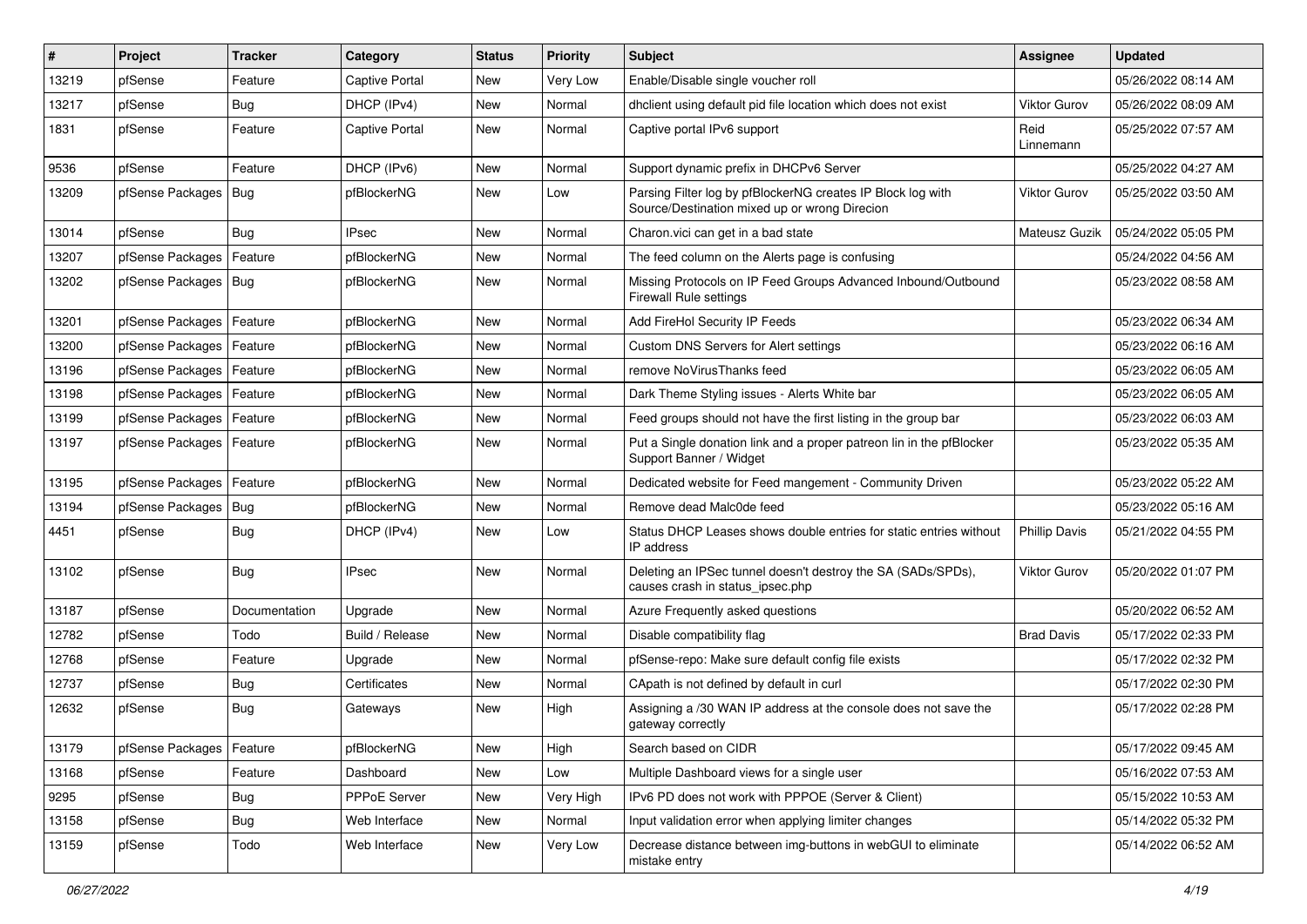| $\#$  | Project                | <b>Tracker</b> | Category                   | <b>Status</b> | <b>Priority</b> | <b>Subject</b>                                                                                                                      | Assignee      | <b>Updated</b>      |
|-------|------------------------|----------------|----------------------------|---------------|-----------------|-------------------------------------------------------------------------------------------------------------------------------------|---------------|---------------------|
| 13161 | pfSense                | Feature        | Web Interface              | New           | Very Low        | FLASH PORT'S LED button, to help quickly find port that need to be<br>connected to patch&cable                                      |               | 05/14/2022 06:35 AM |
| 12960 | pfSense                | Bug            | Installer                  | New           | Normal          | VGA installer image defaults to serial console, serial console is<br>default in GUI settings                                        |               | 05/10/2022 03:19 PM |
| 12079 | pfSense                | <b>Bug</b>     | <b>IGMP Proxy</b>          | <b>New</b>    | Normal          | IGMPProxy: kernel panic, Sleeping thread owns a non-sleepable lock                                                                  | Mateusz Guzik | 05/10/2022 03:14 PM |
| 11296 | pfSense                | <b>Bug</b>     | Routing                    | New           | Normal          | Static route targets may still reachable via default route when the<br>gateway they should route through is down                    | Viktor Gurov  | 05/10/2022 03:12 PM |
| 11091 | pfSense                | Bug            | Interfaces                 | <b>New</b>    | Normal          | Interfaces set as disabled in the configuration have an UP status in<br>the operating system at boot                                | Viktor Gurov  | 05/10/2022 03:12 PM |
| 9887  | pfSense                | Bug            | Rules / NAT                | <b>New</b>    | Low             | Rule separator positions change when deleting multiple rules                                                                        |               | 05/10/2022 03:11 PM |
| 13144 | pfSense                | Bug            | Rules / NAT                | New           | Very Low        | Firewall rule entries can get out of sync when entries are deleted<br>while other administrators are editing entries simultaneously |               | 05/10/2022 07:26 AM |
| 13141 | pfSense Packages       | Bug            | squidguard                 | <b>New</b>    | Normal          | wrong page squidguard block                                                                                                         |               | 05/09/2022 05:33 PM |
| 13135 | pfSense Packages       | Feature        | pfBlockerNG                | New           | Normal          | Add dibdot DoH-IP-blocklists feeds                                                                                                  | Viktor Gurov  | 05/08/2022 01:50 AM |
| 12597 | pfSense Docs           | New Content    | Hardware                   | New           | Normal          | How to reset IPMI settings and password for Netgate appliances                                                                      |               | 05/07/2022 12:33 PM |
| 13138 | pfSense Packages       | Feature        | pfBlockerNG                | New           | Normal          | DNS over HTTPS/TLS Blocking should be removed from SafeSearch                                                                       |               | 05/07/2022 02:52 AM |
| 13137 | pfSense Packages       | Feature        | pfBlockerNG                | New           | Normal          | ckuethe/doh-blocklist.txt add to DoH feeds                                                                                          |               | 05/07/2022 02:39 AM |
| 13136 | pfSense Packages       | Feature        | pfBlockerNG                | New           | Normal          | Add crypt0rr DNS-over-HTTPS (DOH) provider list feeds                                                                               |               | 05/07/2022 02:27 AM |
| 13053 | pfSense Packages       | <b>Bug</b>     | <b>ACME</b>                | New           | Normal          | LoopiaAPI error handling                                                                                                            |               | 05/05/2022 10:58 AM |
| 13128 | pfSense Packages   Bug |                | Zabbix                     | New           | Normal          | Zabbix Agent 6: HA Server Setup                                                                                                     |               | 05/05/2022 01:55 AM |
| 13110 | pfSense                | Bug            | CARP                       | New           | Very Low        | changing CARP VIP address does not update outbound NAT<br>interface IP                                                              |               | 05/03/2022 02:52 PM |
| 12747 | pfSense                | Bug            | Logging                    | New           | Normal          | System log is filled by sshguard                                                                                                    |               | 05/03/2022 03:08 AM |
| 1819  | pfSense                | <b>Bug</b>     | <b>DNS Resolver</b>        | New           | Normal          | DNS Resolver Not Registering DHCP Server Specified Domain<br>Name                                                                   | Luiz Souza    | 04/28/2022 01:53 PM |
| 13108 | pfSense Docs           | Todo           | Installation /<br>Upgrades | <b>New</b>    | Normal          | ZFS filesystem implications                                                                                                         | Jim Pingle    | 04/27/2022 03:18 PM |
| 12549 | pfSense                | Regression     | <b>IPsec</b>               | New           | Normal          | Per-user Mobile IPsec settings are not applied to connecting mobile<br>clients                                                      | Jim Pingle    | 04/26/2022 07:50 AM |
| 12335 | pfSense                | Bug            | <b>IPsec</b>               | New           | Normal          | IPsec DNS inefficiency                                                                                                              | Jim Pingle    | 04/26/2022 07:50 AM |
| 13091 | pfSense                | Feature        | OpenVPN                    | New           | Normal          | RFE: Ability to specify the order of OpenVPN Authentication servers                                                                 |               | 04/22/2022 04:30 PM |
| 13090 | pfSense                | <b>Bug</b>     | OpenVPN                    | New           | Normal          | OpenVPN: do not use legacy deprecated netbios settings                                                                              | Jim Pingle    | 04/22/2022 11:19 AM |
| 13089 | pfSense                | <b>Bug</b>     | OpenVPN                    | New           | Normal          | OpenVPN: fix some netbios options were preserved even if teh<br>Netbios option was unchecked                                        | Jim Pingle    | 04/22/2022 11:06 AM |
| 13087 | pfSense                | <b>Bug</b>     | OpenVPN                    | New           | Normal          | OpenVPN Server: hide WINS servers list when netbios option is<br>unchecked while WINS servers is checked                            |               | 04/22/2022 10:29 AM |
| 11970 | pfSense Packages   Bug |                | Coreboot                   | New           | Normal          | Netgate Firmware Upgrade Doesn't Work on XG-2758                                                                                    |               | 04/21/2022 12:39 PM |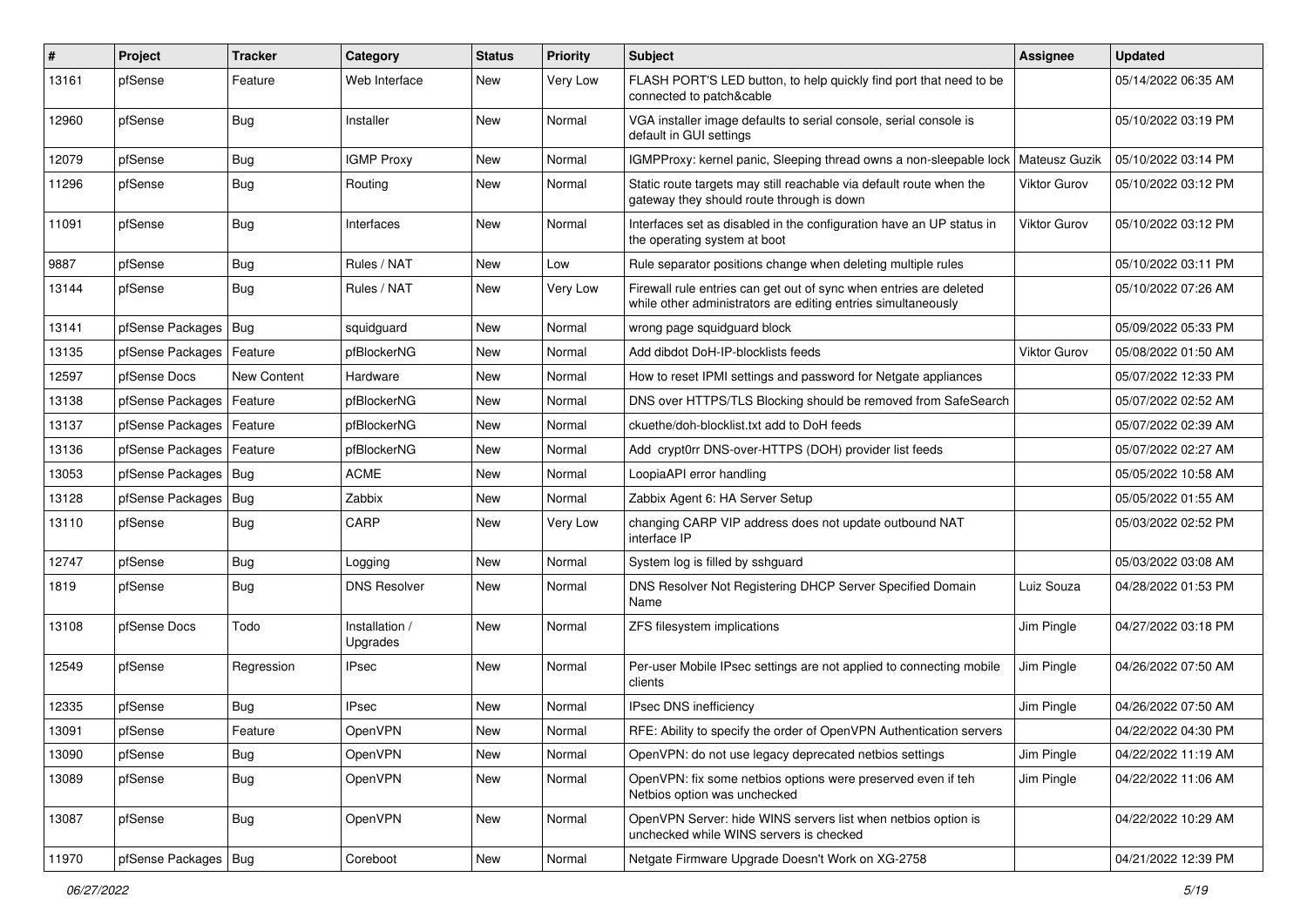| $\vert$ # | Project          | <b>Tracker</b> | Category                        | <b>Status</b> | <b>Priority</b> | <b>Subject</b>                                                                                              | Assignee   | <b>Updated</b>      |
|-----------|------------------|----------------|---------------------------------|---------------|-----------------|-------------------------------------------------------------------------------------------------------------|------------|---------------------|
| 11398     | pfSense Packages | <b>Bug</b>     | pfBlockerNG                     | <b>New</b>    | Normal          | pfBlocker upgrade hangs forever                                                                             |            | 04/21/2022 12:39 PM |
| 10909     | pfSense Packages | Feature        | <b>PIMD</b>                     | New           | Normal          | #define MAXVIFS 32 to 64                                                                                    |            | 04/21/2022 12:39 PM |
| 10690     | pfSense          | Bug            | Installer                       | <b>New</b>    | Low             | Not possible to make UFS install on ZFS formatted drive                                                     |            | 04/21/2022 12:39 PM |
| 10544     | pfSense          | Bug            | User Manager /<br>Privileges    | New           | Normal          | It's not possible to add a user to group operator using the gui                                             |            | 04/21/2022 12:39 PM |
| 10530     | pfSense          | <b>Bug</b>     | Upgrade                         | <b>New</b>    | Normal          | Convert config version to be based on product version                                                       |            | 04/21/2022 12:39 PM |
| 8264      | pfSense Packages | Bug            | FreeRADIUS                      | New           | Normal          | Radiusd restart on WAN change results in freeradius not running<br>(and possible solution)                  |            | 04/21/2022 12:39 PM |
| 10513     | pfSense          | <b>Bug</b>     | Rules / NAT                     | New           | Normal          | State issues with policy routing and HA failover                                                            |            | 04/21/2022 12:39 PM |
| 10464     | pfSense          | Todo           | Upgrade                         | New           | Low             | Disallow package updates when a system update is available                                                  |            | 04/21/2022 12:39 PM |
| 9544      | pfSense          | Feature        | Routing                         | <b>New</b>    | Normal          | Enable RADIX MPATH                                                                                          |            | 04/21/2022 12:39 PM |
| 9165      | pfSense          | Feature        | Authentication                  | New           | Normal          | only IPs can be added to sshguard whitelist                                                                 |            | 04/21/2022 12:39 PM |
| 9136      | pfSense          | Bug            | DHCP (IPv6)                     | New           | High            | IPv6 Tracking Interfaces Lose IPv6 Address in Certain Cases                                                 |            | 04/21/2022 12:39 PM |
| 8313      | pfSense          | <b>Bug</b>     | <b>Notifications</b>            | <b>New</b>    | Normal          | STARTTLS auto detection not working                                                                         |            | 04/21/2022 12:39 PM |
| 6823      | pfSense          | Bug            | Interfaces                      | <b>New</b>    | Normal          | No connectivity after changing link state to UP                                                             |            | 04/21/2022 12:39 PM |
| 6186      | pfSense          | <b>Bug</b>     | Services                        | New           | Normal          | race conditions in service startup                                                                          |            | 04/21/2022 12:39 PM |
| 5786      | pfSense          | <b>Bug</b>     | Web Interface                   | <b>New</b>    | Normal          | Check WebConfigurator port for conflicts                                                                    |            | 04/21/2022 12:39 PM |
| 5510      | pfSense          | Feature        | Package System                  | New           | Normal          | Need a simple way to enable/disable package-installed services                                              |            | 04/21/2022 12:39 PM |
| 5074      | pfSense          | Feature        | Upgrade                         | New           | Normal          | Standard release notes URLs to facilitate GUI viewing before<br>upgrade                                     |            | 04/21/2022 12:39 PM |
| 946       | pfSense          | Feature        | <b>IPsec</b>                    | <b>New</b>    | Normal          | Allow aliases to be used to define IPsec phase 2 networks                                                   |            | 04/21/2022 12:39 PM |
| 790       | pfSense          | Feature        | <b>Operating System</b>         | <b>New</b>    | Normal          | Advanced options for dnsclient (resolv.conf)                                                                |            | 04/21/2022 12:39 PM |
| 12183     | pfSense          | Regression     | Interfaces                      | New           | Low             | Changing MAC address for PPP parent interface stopped working                                               |            | 04/20/2022 04:16 PM |
| 13073     | pfSense Packages | Bug            | Squid                           | <b>New</b>    | Normal          | ClamAV - clamd dies with high CPU load and thus the C-ICAP of<br>squid-reverse proxy causes http:500 errors |            | 04/19/2022 05:38 AM |
| 13068     | pfSense          | Bug            | Aliases / Tables                | New           | Normal          | Error loading rules when URL Table IPs content is empty                                                     |            | 04/17/2022 09:07 PM |
| 13067     | pfSense          | Bug            | <b>FilterDNS</b>                | <b>New</b>    | Normal          | filterdns resolve interval is twice the intended value                                                      |            | 04/17/2022 07:45 PM |
| 2358      | pfSense          | Feature        | Rules / NAT                     | <b>New</b>    | Normal          | NAT64 Support                                                                                               |            | 04/16/2022 06:52 PM |
| 12338     | pfSense Packages | <b>Bug</b>     | <b>RRD Summary</b>              | New           | Normal          | RRD Summary does not report data on 3100                                                                    |            | 04/15/2022 02:54 PM |
| 13058     | pfSense          | Todo           | Rules / NAT                     | New           | Normal          | Add static routes and directly connected networks back to policy<br>route negation rules                    |            | 04/13/2022 08:05 AM |
| 13054     | pfSense          | Feature        | Package System                  | New           | Normal          | Package plugin hook for web server configuration stanzas                                                    | Jim Pingle | 04/12/2022 03:04 PM |
| 13051     | pfSense          | <b>Bug</b>     | <b>Traffic Shaper</b><br>(ALTQ) | New           | Normal          | Firewall traffic shaper by interface selection unknow                                                       |            | 04/12/2022 07:03 AM |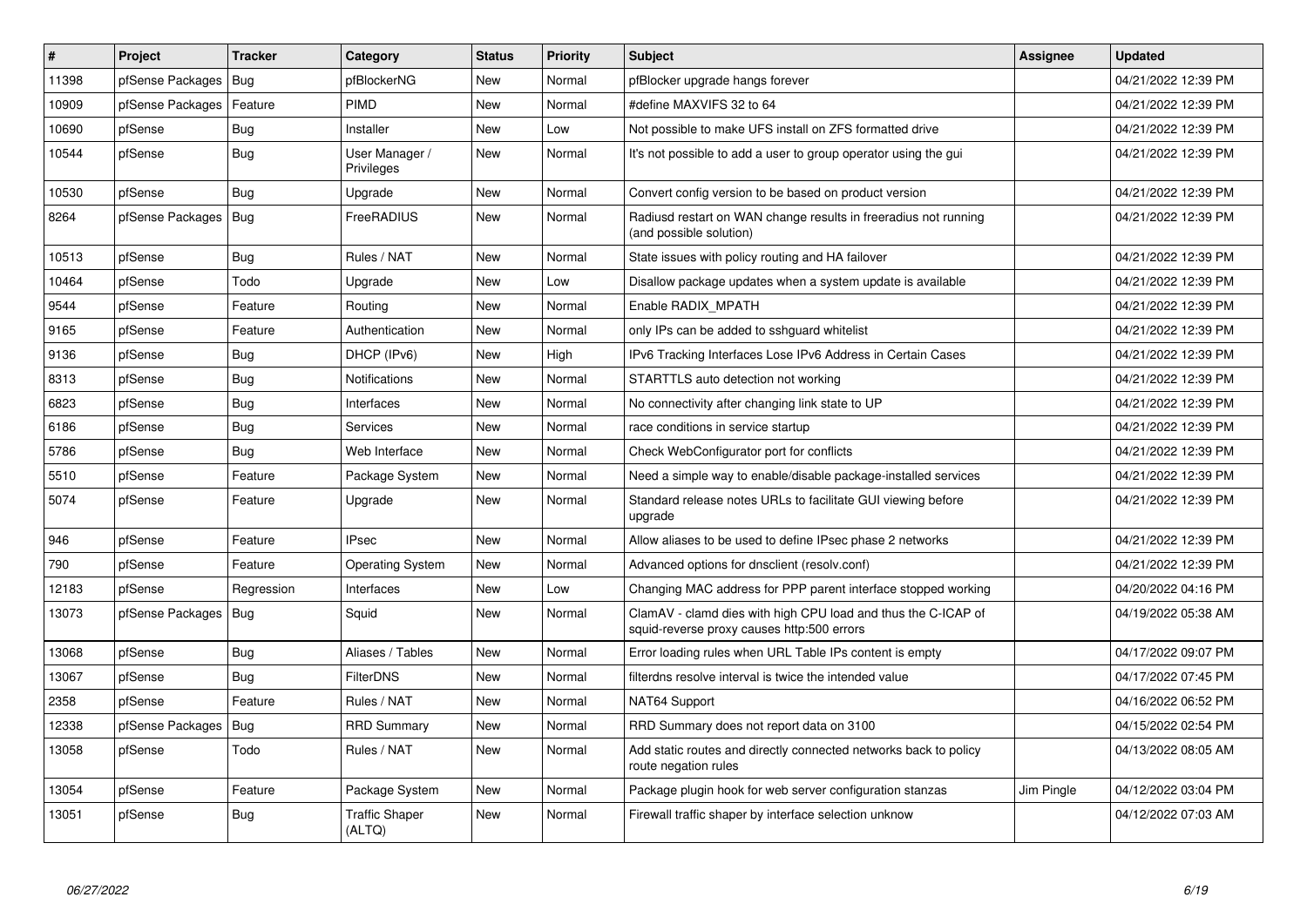| $\vert$ # | Project                    | <b>Tracker</b> | Category                | <b>Status</b> | <b>Priority</b> | Subject                                                                                                            | <b>Assignee</b>       | <b>Updated</b>      |
|-----------|----------------------------|----------------|-------------------------|---------------|-----------------|--------------------------------------------------------------------------------------------------------------------|-----------------------|---------------------|
| 12522     | pfSense                    | Feature        | OpenVPN                 | New           | Very Low        | More flexible Client-Specific Override options for controlling options<br>pushed to clients                        |                       | 04/11/2022 03:11 PM |
| 12916     | pfSense Packages           | Bug            | pfBlockerNG             | New           | Normal          | pfBlockerNG-devel cron job does not trigger xmlrpc sync                                                            | <b>Viktor Gurov</b>   | 04/11/2022 12:55 PM |
| 13046     | pfSense                    | Bug            | Rules / NAT             | New           | Normal          | Floating rule applied to IPv6 interface with a SLAAC DHCPv6<br>gateway reports error on boot                       |                       | 04/11/2022 09:50 AM |
| 13045     | pfSense Packages           | Bug            | WireGuard               | New           | Normal          | Firewall floating rules ignore WireGuard traffic                                                                   |                       | 04/11/2022 09:40 AM |
| 13044     | pfSense Packages   Feature |                | Mail report             | New           | Normal          | Customized reporting                                                                                               |                       | 04/11/2022 09:22 AM |
| 13043     | pfSense Packages   Bug     |                | WireGuard               | New           | Normal          | OSPF over Wireguard interface doesn't populate neighbors after<br>reboot                                           |                       | 04/11/2022 09:22 AM |
| 13039     | pfSense Packages           | Feature        | AWS VPC                 | New           | Normal          | Handle transit gateway VPNs in the AWS VPN wizard                                                                  |                       | 04/11/2022 07:31 AM |
| 12924     | pfSense Packages           | Bug            | WireGuard               | New           | Normal          | DNS Resolver WireGuard ACL Inconsistency                                                                           | Christian<br>McDonald | 04/10/2022 10:36 AM |
| 12524     | pfSense Plus               | Feature        | <b>Operating System</b> | <b>New</b>    | Normal          | OpenSSL QAT Engine                                                                                                 |                       | 04/10/2022 02:54 AM |
| 12950     | pfSense                    | Bug            | Routing                 | New           | Normal          | OpenVPN as default gateway does not get set at boot time                                                           |                       | 04/09/2022 05:46 PM |
| 13017     | pfSense                    | Feature        | Packet Capture          | New           | Normal          | Packet capture: add preview results while capture is running                                                       |                       | 04/09/2022 11:08 AM |
| 9833      | pfSense Packages           | Feature        | <b>ACME</b>             | <b>New</b>    | Normal          | ACME: add ability to use custom ACME server                                                                        |                       | 04/07/2022 11:31 AM |
| 13020     | pfSense Docs               | Todo           | <b>Firewall Rules</b>   | New           | Normal          | easyrule command documentation should document permissible<br>wildcards                                            | Jim Pingle            | 04/04/2022 08:01 AM |
| 12774     | pfSense                    | Bug            | Backup / Restore        | <b>New</b>    | Normal          | Picture widget image is not saved in backup                                                                        |                       | 04/04/2022 04:48 AM |
| 13018     | pfSense Packages           | Bug            | pfBlockerNG             | New           | Normal          | TLD and DNSBL Safesearch DOH conflict disables TLD block when<br>conflicting DOH FQDN is deselected or whitelisted |                       | 04/01/2022 05:59 PM |
| 13016     | pfSense Docs               | New Content    | Virtualization          | New           | Normal          | Workaround for bandwith issues since 2.6 when installed in Hyper-V                                                 |                       | 04/01/2022 01:06 PM |
| 13009     | pfSense                    | Feature        | OpenVPN                 | New           | Normal          | Add option for multiple remote addresses to OpenVPN Client                                                         |                       | 03/31/2022 12:42 PM |
| 13000     | pfSense                    | Bug            | <b>IPsec</b>            | New           | Low             | IPsec AES-GCM encryption algorithm "Key Length" field should be<br>labeled "ICV Length"                            |                       | 03/30/2022 07:40 AM |
| 12922     | pfSense                    | Bug            | DHCP (IPv4)             | New           | Normal          | Classless static routes received on DHCP WAN can override chosen<br>default gateway                                |                       | 03/28/2022 10:08 AM |
| 1826      | pfSense                    | Feature        | PPPoE Server            | <b>New</b>    | Normal          | PPPoE server IPv6 support                                                                                          |                       | 03/25/2022 04:25 PM |
| 7783      | pfSense                    | Feature        | <b>Operating System</b> | New           | Normal          | Support for hosting VMs on pfSense using bhyve                                                                     |                       | 03/25/2022 11:53 AM |
| 12927     | pfSense                    | <b>Bug</b>     | <b>OpenVPN</b>          | New           | Normal          | OpenVPN with OCSP enabled allows connections with revoked<br>certificates                                          |                       | 03/24/2022 08:22 AM |
| 12978     | pfSense Docs               | Correction     | Monitoring              | New           | Normal          | Correction to iftop section of Monitoring Bandwidth Usage                                                          | Jim Pingle            | 03/23/2022 11:18 AM |
| 12942     | pfSense                    | <b>Bug</b>     | Gateways                | New           | Normal          | Code to kill states for old gateway when reconnecting an interface is<br>incorrect                                 | Jim Pingle            | 03/22/2022 01:25 PM |
| 12863     | pfSense                    | Feature        | Authentication          | New           | Very Low        | dynamically tune sha512crypt rounds                                                                                | Jim Pingle            | 03/19/2022 12:53 PM |
| 11732     | pfSense Plus               | Feature        | Hardware / Drivers      | New           | Normal          | Add VXLAN Support to pfSense Plus                                                                                  |                       | 03/15/2022 02:35 AM |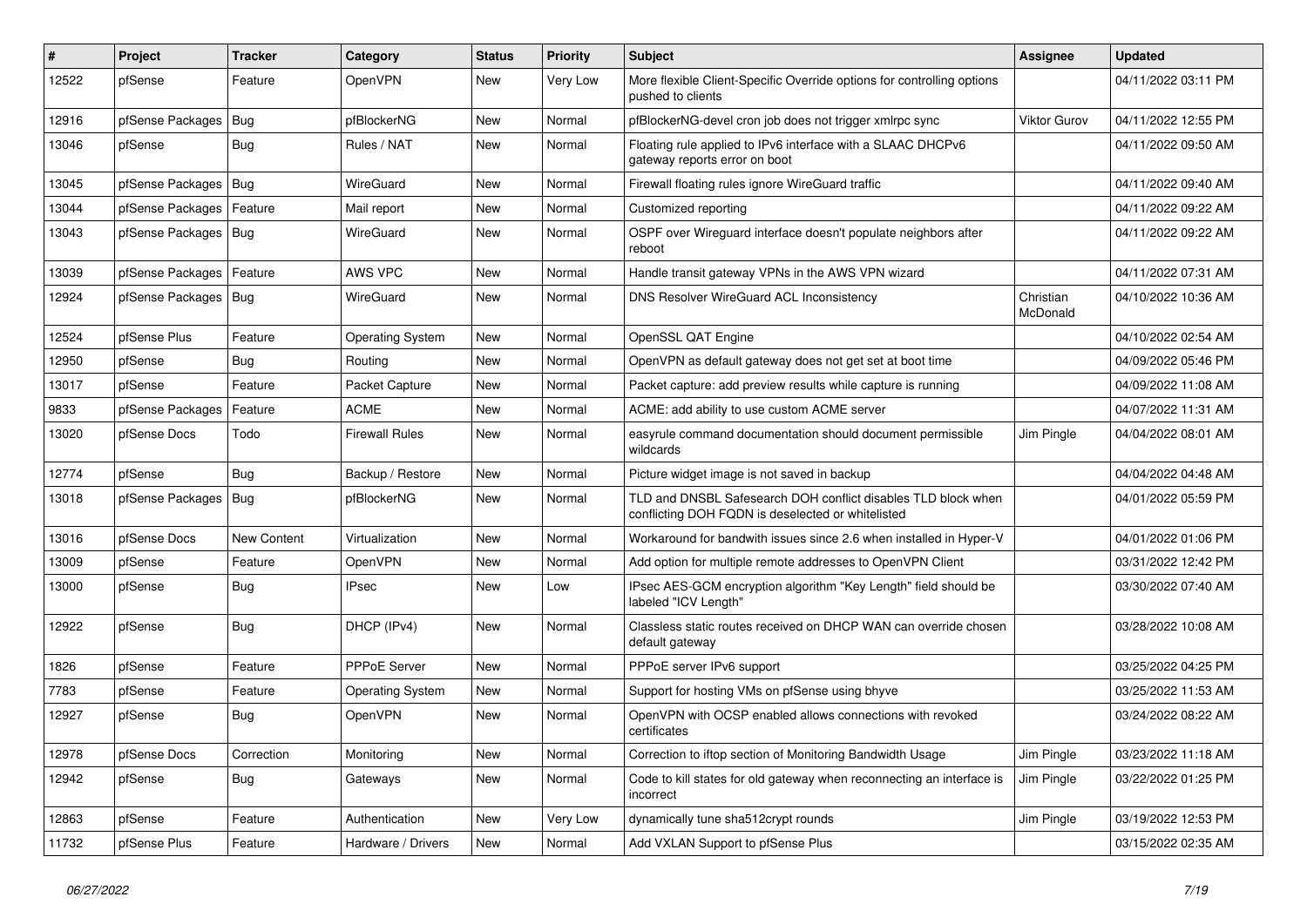| $\vert$ # | Project                | <b>Tracker</b> | Category                                        | <b>Status</b> | <b>Priority</b> | <b>Subject</b>                                                                                 | <b>Assignee</b>     | <b>Updated</b>      |
|-----------|------------------------|----------------|-------------------------------------------------|---------------|-----------------|------------------------------------------------------------------------------------------------|---------------------|---------------------|
| 12400     | pfSense Docs           | Correction     | <b>NAT</b>                                      | New           | Normal          | NAT 1:1 documentation - multi-wan information                                                  |                     | 03/13/2022 12:53 PM |
| 12938     | pfSense                | Bug            | <b>IPv6 Router</b><br>Advertisements<br>(RADVD) | New           | Normal          | MaxRtrAdvInterval would allow stale DNS servers to be deleted<br>faster                        |                     | 03/12/2022 09:37 AM |
| 12932     | pfSense Packages       | Feature        | pfBlockerNG                                     | <b>New</b>    | High            | pfblockerng per user whitelist                                                                 |                     | 03/11/2022 11:08 AM |
| 855       | pfSense                | Feature        | Multi-WAN                                       | New           | Normal          | Ability to selectively kill states on gateways recovery                                        |                     | 03/11/2022 08:30 AM |
| 12623     | pfSense Packages   Bug |                | <b>ACME</b>                                     | New           | Normal          | acme.sh package   DNS-ISPConfig settings                                                       | Viktor Gurov        | 03/10/2022 03:42 PM |
| 12918     | pfSense Packages       | Feature        | pfBlockerNG                                     | New           | Normal          | pfBlockerNG-devel changes from xmlrpc sync do not take effect<br>immediately                   |                     | 03/07/2022 02:29 PM |
| 12670     | pfSense Packages   Bug |                | <b>ACME</b>                                     | New           | Normal          | ACME package writes credentials to system log                                                  | <b>Viktor Gurov</b> | 03/07/2022 10:58 AM |
| 12909     | pfSense Packages       | Feature        | Suricata                                        | New           | Normal          | Convert Suricata GeoIP Lookup feature on ALERTS tab to use local<br>GeoIP2 database            | Viktor Gurov        | 03/07/2022 08:28 AM |
| 12905     | pfSense                | <b>Bug</b>     | Web Interface                                   | New           | Normal          | Add VLAN Re-assignment to Import Interface Mismatch Wizard                                     |                     | 03/07/2022 08:05 AM |
| 12903     | pfSense                | Feature        | Notifications                                   | New           | Normal          | alternative authentication methods for email notifications?                                    |                     | 03/07/2022 07:52 AM |
| 11827     | pfSense Packages       | Feature        | ACME                                            | New           | Normal          | Please include acme deploy folder/scripts                                                      |                     | 03/06/2022 04:31 AM |
| 12899     | pfSense Packages       | Bug            | Suricata                                        | New           | Normal          | Suricata doesn't honor Pass List                                                               |                     | 03/04/2022 01:22 PM |
| 12894     | pfSense Plus           | <b>Bug</b>     | Certificates                                    | New           | Low             | duplicating freshly created certificates through refreshing                                    |                     | 03/03/2022 02:35 PM |
| 5922      | pfSense                | Feature        | <b>SNMP</b>                                     | New           | Normal          | SNMP - enable SNMP v3 functionality                                                            | Viktor Gurov        | 03/02/2022 02:40 PM |
| 12889     | pfSense Packages       | Feature        | <b>FRR</b>                                      | New           | Normal          | FRR GUI add set ipv6 next-hop global                                                           |                     | 03/02/2022 06:10 AM |
| 12888     | pfSense                | Bug            | Rules / NAT                                     | New           | Normal          | pfSense sends un-NATed packets during OpenVPN startup                                          |                     | 03/01/2022 03:13 PM |
| 4632      | pfSense                | Feature        | <b>Operating System</b>                         | New           | Normal          | Support for Multipath TCP (MPTCP)                                                              | Jim Thompson        | 03/01/2022 05:39 AM |
| 12883     | pfSense Docs           | Todo           | DNS.                                            | New           | Normal          | Feedback on Services - DNS Resolver - Host Overrides                                           |                     | 02/28/2022 07:54 PM |
| 11778     | pfSense                | Bug            | OpenVPN                                         | New           | Normal          | OpenVPN uses 100% CPU after experiencing packet loss                                           |                     | 02/28/2022 07:38 AM |
| 12857     | pfSense                | Bug            | Gateways                                        | New           | Normal          | Firewall gateway goes away when making changes to Bridge0<br>device                            |                     | 02/27/2022 11:20 AM |
| 12259     | pfSense                | Bug            | <b>Operating System</b>                         | <b>New</b>    | Normal          | Intel em NICs Suffering Performance Degradation on FreeBSD12                                   |                     | 02/25/2022 09:28 PM |
| 12874     | pfSense                | Feature        | OpenVPN                                         | New           | Normal          | OpenVPN RADIUS Framed-Pool                                                                     |                     | 02/25/2022 02:24 PM |
| 12860     | pfSense Packages       | Feature        | New Package<br>Request                          | New           | Normal          | add mmc-utils package to all images                                                            |                     | 02/24/2022 07:18 AM |
| 12861     | pfSense Docs           | Correction     | Hardware                                        | New           | Normal          | pfSense hardware tuning guide references obsolete interface loader<br>variable & buffer limits |                     | 02/23/2022 05:31 PM |
| 12859     | pfSense Packages       | Feature        | Zabbix                                          | <b>New</b>    | Normal          | Add Zabbix 6.0 LTS (agent and proxy) packages                                                  |                     | 02/23/2022 07:11 AM |
| 12849     | pfSense                | <b>Bug</b>     | <b>Operating System</b>                         | New           | Normal          | pfsync kernel crash on reboot                                                                  | Mateusz Guzik       | 02/22/2022 02:02 PM |
| 12850     | pfSense                | <b>Bug</b>     | Routing                                         | New           | Low             | Console error during boot: "route: route has not been found"                                   |                     | 02/22/2022 08:27 AM |
| 12832     | pfSense Plus           | Feature        | Hardware / Drivers                              | New           | Very Low        | 6100 configurable Blinking Blue LED                                                            |                     | 02/22/2022 07:30 AM |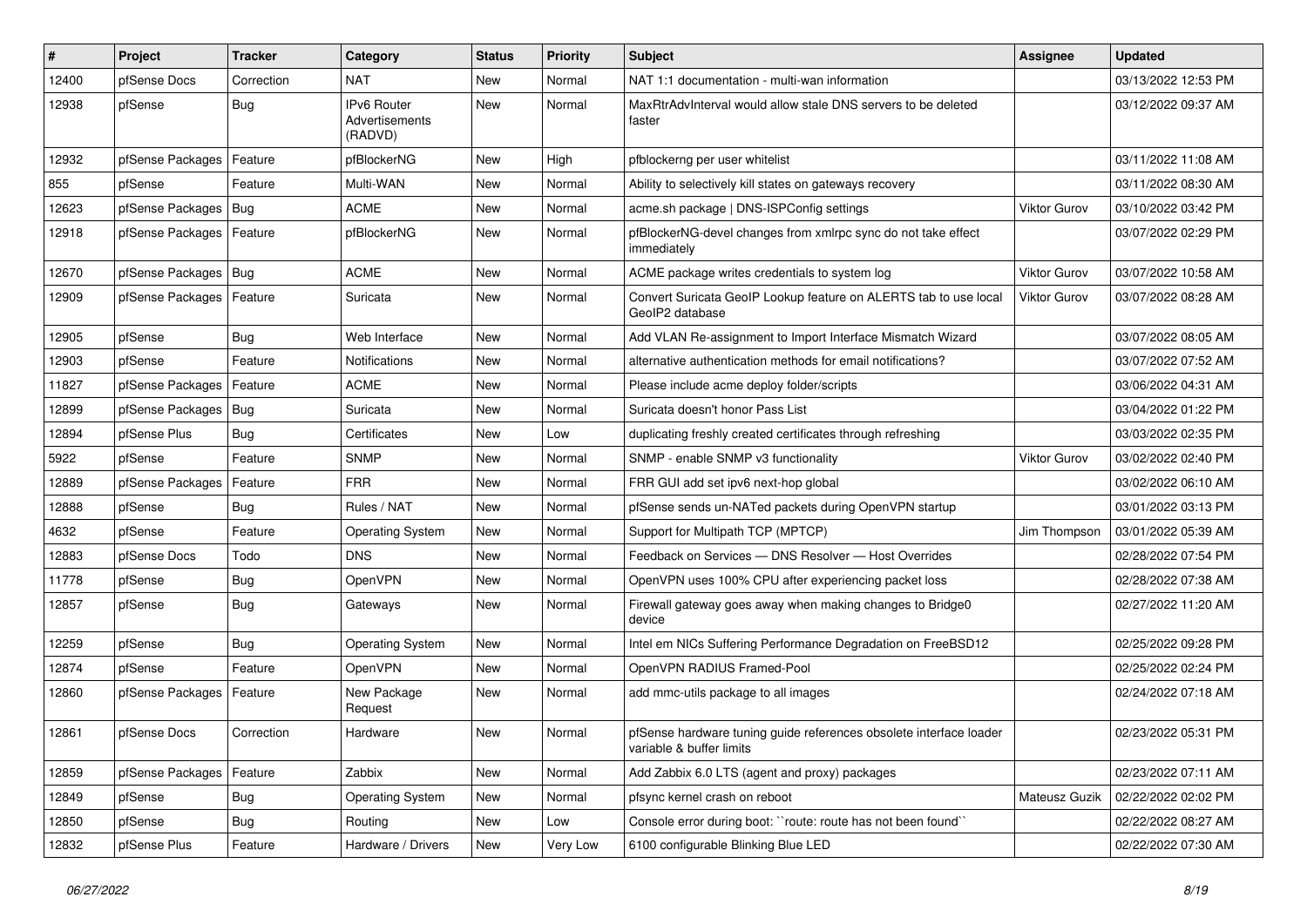| $\sharp$ | Project                    | <b>Tracker</b> | Category         | <b>Status</b> | <b>Priority</b> | <b>Subject</b>                                                                                                                                         | Assignee     | <b>Updated</b>      |
|----------|----------------------------|----------------|------------------|---------------|-----------------|--------------------------------------------------------------------------------------------------------------------------------------------------------|--------------|---------------------|
| 12553    | pfSense                    | Feature        | Backup / Restore | <b>New</b>    | Normal          | Auto Config Backup: Allow selecting multiple backups for deletion                                                                                      |              | 02/22/2022 04:27 AM |
| 12848    | pfSense                    | Feature        | Dynamic DNS      | <b>New</b>    | Normal          | Evaluation of the DynDNS "Result Match" string                                                                                                         |              | 02/22/2022 02:01 AM |
| 12845    | pfSense Packages   Bug     |                | softflowd        | New           | Normal          | softflowd wrong vlan tag                                                                                                                               |              | 02/21/2022 10:40 AM |
| 12828    | pfSense                    | <b>Bug</b>     | <b>Wireless</b>  | <b>New</b>    | Normal          | pfSense keeps crashing (Fatal trap 12: page fault while in kernel<br>mode)                                                                             |              | 02/21/2022 07:55 AM |
| 12708    | pfSense                    | Bug            | Aliases / Tables | New           | Normal          | alias with non resolving DNS entry breaks underlying pf table                                                                                          |              | 02/20/2022 06:13 PM |
| 12822    | pfSense Packages           | <b>Bug</b>     | pfBlockerNG      | New           | Normal          | IPv4 Source ASN format not working                                                                                                                     |              | 02/18/2022 10:47 AM |
| 12823    | pfSense                    | Bug            | DHCP (IPv6)      | New           | Normal          | Multiple DHCP6 WAN connections PPPoE interface 'defached' status                                                                                       |              | 02/18/2022 05:39 AM |
| 12813    | pfSense                    | Feature        | Installer        | New           | Low             | Recover extra data in the installer                                                                                                                    |              | 02/17/2022 07:52 AM |
| 10395    | pfSense                    | Feature        | Dashboard        | New           | Low             | Add Dashboard System Information support for more PC Engines<br>APU boards                                                                             |              | 02/17/2022 01:02 AM |
| 12812    | pfSense Packages   Feature |                | arpwatch         | <b>New</b>    | Normal          | Would it be helpful if the FreeBSD net-mgmt/arpwatch port had an<br>option to use mail/dma for mail delivery?                                          |              | 02/16/2022 06:09 PM |
| 12806    | pfSense Packages           | Todo           | node exporter    | <b>New</b>    | Normal          | Update node exporter to 1.3.1                                                                                                                          |              | 02/15/2022 05:26 PM |
| 12805    | pfSense Docs               | New Content    | General          | <b>New</b>    | Very Low        | Add documentation about what triggers a notfication                                                                                                    |              | 02/15/2022 05:10 PM |
| 12804    | pfSense Docs               | New Content    | General          | New           | Very Low        | Create Slack documentation                                                                                                                             |              | 02/15/2022 04:59 PM |
| 12797    | pfSense                    | <b>Bug</b>     | UPnP/NAT-PMP     | New           | Normal          | UPnP+STUN forms invalid outbound NAT rules using the external<br>address discovered from STUN                                                          |              | 02/15/2022 01:01 PM |
| 11931    | pfSense Packages   Feature |                | <b>ACME</b>      | New           | Normal          | Add support for validating a domain's ownership via Google Cloud<br>Cloud DNS                                                                          |              | 02/15/2022 03:18 AM |
| 9200     | pfSense Packages           | Todo           | <b>ACME</b>      | <b>New</b>    | Normal          | Add DNS support for Google domain to Acme manager                                                                                                      | Jim Pingle   | 02/15/2022 03:16 AM |
| 12789    | pfSense Packages           | Feature        | <b>ACME</b>      | New           | Very Low        | Show expiration date of certificates in the ACME package list                                                                                          |              | 02/14/2022 09:20 AM |
| 12791    | pfSense Docs               | New Content    | Diagnostics      | New           | Normal          | Diagnostic Information for Support (pfSense)                                                                                                           |              | 02/13/2022 08:49 PM |
| 12787    | pfSense Docs               | Todo           | <b>IPsec</b>     | New           | Normal          | Feedback on pfSense Configuration Recipes - Routing Internet<br>Traffic Through a Site-to-Site IPsec Tunnel                                            |              | 02/11/2022 11:28 PM |
| 11036    | pfSense Packages   Bug     |                | haproxy          | New           | Normal          | <b>HAproxy ACL</b>                                                                                                                                     |              | 02/11/2022 11:27 AM |
| 12329    | pfSense Packages           | Feature        | Avahi            | New           | Normal          | Add optional floating firewall rules for IPv4 and IPv6                                                                                                 |              | 02/09/2022 04:43 PM |
| 12759    | pfSense Plus               | <b>Bug</b>     | Package System   | New           | Very Low        | Proprietary packages link to non-existant or non-public github pages                                                                                   |              | 02/09/2022 10:43 AM |
| 8100     | pfSense                    | <b>Bug</b>     | CARP             | New           | Normal          | pfsync Initially Deletes States on Primary for Connections<br>Established through Secondary                                                            | Luiz Souza   | 02/08/2022 12:59 PM |
| 6799     | pfSense                    | Bug            | Rules / NAT      | New           | Normal          | Using NOT (!) with interface subnet macros results unexpected traffic<br>passing when multiple subnets are included in the macro (i.e. VIP<br>subnets) |              | 02/07/2022 02:18 PM |
| 12767    | pfSense Packages   Bug     |                | Avahi            | New           | Normal          | Package radavahi-daemon does does not exist in current pfSense<br>version and it has been removed``` message on pfSense 2.7 restore                    |              | 02/07/2022 11:28 AM |
| 12762    | pfSense                    | <b>Bug</b>     | <b>IPsec</b>     | <b>New</b>    | Normal          | IPsec keep alive check ignores Child SA Start Action                                                                                                   | Viktor Gurov | 02/07/2022 11:21 AM |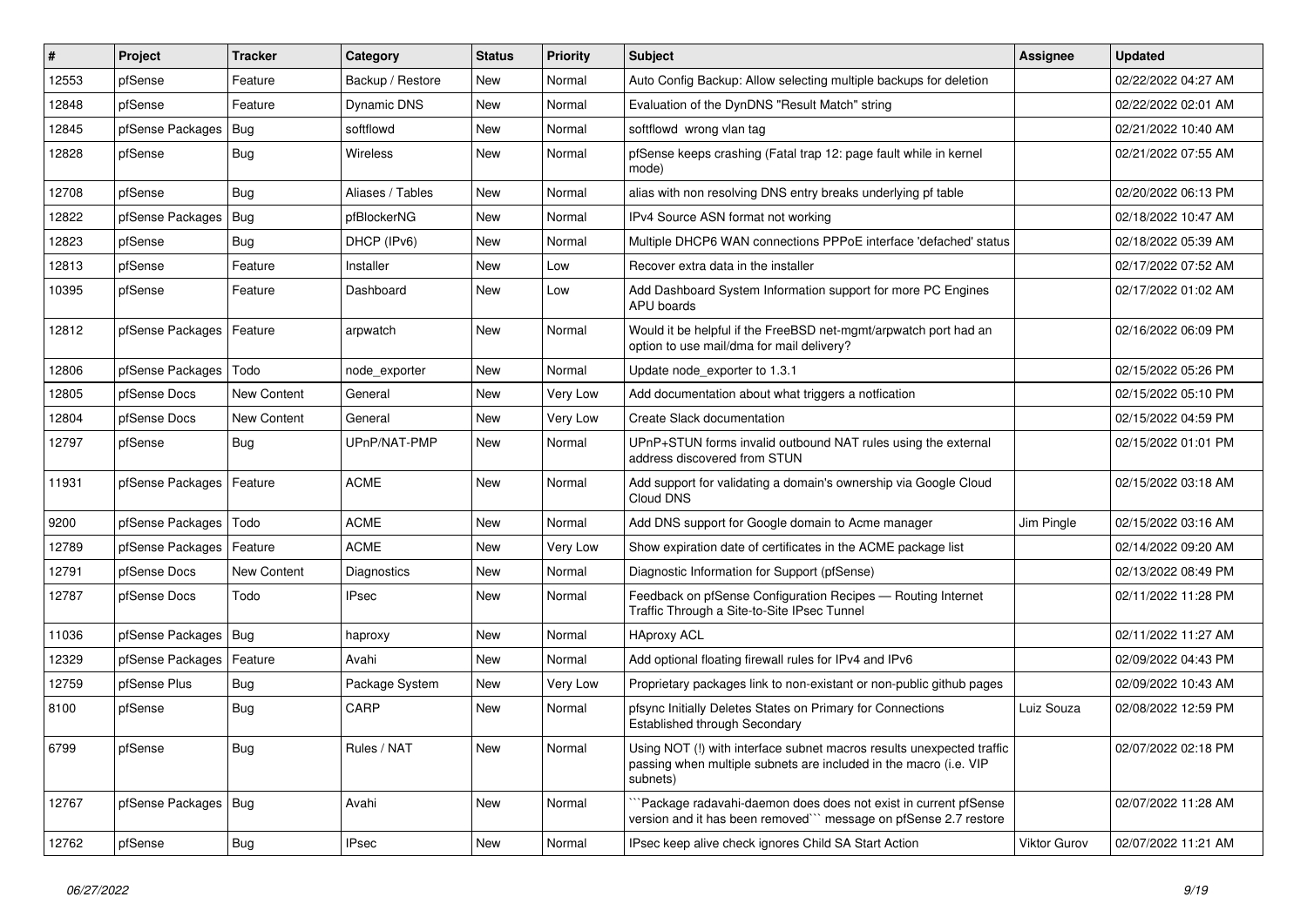| #     | Project                    | Tracker    | Category               | <b>Status</b> | <b>Priority</b> | <b>Subject</b>                                                                                                  | <b>Assignee</b>       | <b>Updated</b>      |
|-------|----------------------------|------------|------------------------|---------------|-----------------|-----------------------------------------------------------------------------------------------------------------|-----------------------|---------------------|
| 12764 | pfSense                    | <b>Bug</b> | Gateways               | New           | Normal          | VTI gateway status is pending after assigning the VTI interface                                                 |                       | 02/07/2022 05:41 AM |
| 12243 | pfSense                    | Todo       | Package System         | New           | Normal          | Implement "plugin_interfaces()"                                                                                 |                       | 02/07/2022 03:50 AM |
| 12760 | pfSense Packages   Bug     |            | WireGuard              | <b>New</b>    | Normal          | Link-local addresses disallowed on Wireguard interfaces                                                         | Christian<br>McDonald | 02/07/2022 03:50 AM |
| 12751 | pfSense Packages   Bug     |            | <b>FRR</b>             | New           | Normal          | Improve FRR route restoration after gateway events                                                              |                       | 02/06/2022 11:07 PM |
| 10466 | pfSense Packages           | Feature    | Suricata               | New           | Low             | Add checkbox to Suricata blocked host view to resolve all resolvable<br>IP's automatically                      |                       | 02/02/2022 06:04 PM |
| 12748 | pfSense Packages   Feature |            | Suricata               | <b>New</b>    | Normal          | Suricata blocked page timestamp breakout to it's own sortable<br>column                                         |                       | 02/01/2022 12:06 PM |
| 12746 | pfSense                    | Feature    | Interfaces             | <b>New</b>    | High            | IPoE feature for WAN interface                                                                                  |                       | 02/01/2022 01:42 AM |
| 12656 | pfSense Packages           | Feature    | New Package<br>Request | <b>New</b>    | Normal          | <b>NextDNS</b>                                                                                                  |                       | 01/31/2022 01:50 AM |
| 12736 | pfSense Packages           | Feature    | pfBlockerNG            | <b>New</b>    | Low             | Allow custom cron intervals                                                                                     |                       | 01/30/2022 08:55 PM |
| 12732 | pfSense Packages           | Bug        | squidguard             | New           | High            | Squid https filtering squidguard acl target list - erratic behaviour                                            |                       | 01/26/2022 09:11 AM |
| 12730 | pfSense                    | <b>Bug</b> | Captive Portal         | New           | Normal          | RADIUS accounting does not work if WAN is down                                                                  |                       | 01/26/2022 05:13 AM |
| 12717 | pfSense Packages           | Todo       | Squid                  | New           | Normal          | Squid 5.x Branch                                                                                                |                       | 01/25/2022 06:24 PM |
| 12726 | pfSense                    | <b>Bug</b> | Authentication         | New           | Normal          | LDAP select container button auto populate                                                                      |                       | 01/25/2022 01:48 PM |
| 12281 | pfSense Packages           | Feature    | Nut                    | New           | Normal          | Add support for Telegram/Pushover notifications                                                                 | Viktor Gurov          | 01/24/2022 07:25 AM |
| 12715 | pfSense                    | <b>Bug</b> | Authentication         | <b>New</b>    | Normal          | Long system startup time when LDAP is configured and unavailable<br>during startup.                             | Christian<br>McDonald | 01/24/2022 05:50 AM |
| 7329  | pfSense                    | <b>Bug</b> | <b>DNS Forwarder</b>   | New           | Low             | DHCP Not Updating DNS                                                                                           |                       | 01/21/2022 09:16 PM |
| 12711 | pfSense Packages           | Feature    | Telegraf               | New           | Normal          | Add InfluxDB V2 support                                                                                         |                       | 01/21/2022 02:54 AM |
| 7352  | pfSense                    | Bug        | Routing                | <b>New</b>    | Normal          | pfSense IPv6 static route is dumped after a WAN flap                                                            |                       | 01/20/2022 09:35 AM |
| 9500  | pfSense Packages           | Bug        | haproxy                | New           | Normal          | HAproxy does not delete non-applicable action config                                                            |                       | 01/18/2022 06:28 AM |
| 12382 | pfSense                    | Regression | OpenVPN                | New           | Normal          | Certificate Depth checking creates OpenVPN micro-outages every<br>time a user authenticates after 2.5.2 upgrade |                       | 01/17/2022 04:17 AM |
| 12659 | pfSense Docs               | Todo       | Hardware               | <b>New</b>    | Normal          | Feedback on Hardware - Hardware Tuning and Troubleshooting -<br>Flow Control for ix                             |                       | 01/16/2022 10:22 AM |
| 6926  | pfSense                    | Bug        | UPnP/NAT-PMP           | New           | Normal          | Miniupnp advertising expired IPv6 address                                                                       |                       | 01/15/2022 08:29 PM |
| 10843 | pfSense                    | Feature    | Authentication         | <b>New</b>    | Normal          | Allow user manager settings to specify multiple authentication<br>servers                                       |                       | 01/13/2022 07:22 AM |
| 12679 | pfSense                    | Feature    | Interfaces             | <b>New</b>    | Normal          | Remind user to update DHCPv6 range when changing interface IPv6<br>prefix                                       |                       | 01/12/2022 07:36 AM |
| 12676 | pfSense                    | Feature    | Rules / NAT            | New           | Normal          | Add the Tagged option on the Port Forward rules edit page                                                       |                       | 01/11/2022 05:52 AM |
| 12607 | pfSense Plus               | <b>Bug</b> | Hardware / Drivers     | <b>New</b>    | High            | Instability with Snort Inline with AWS Instances                                                                |                       | 01/10/2022 09:03 PM |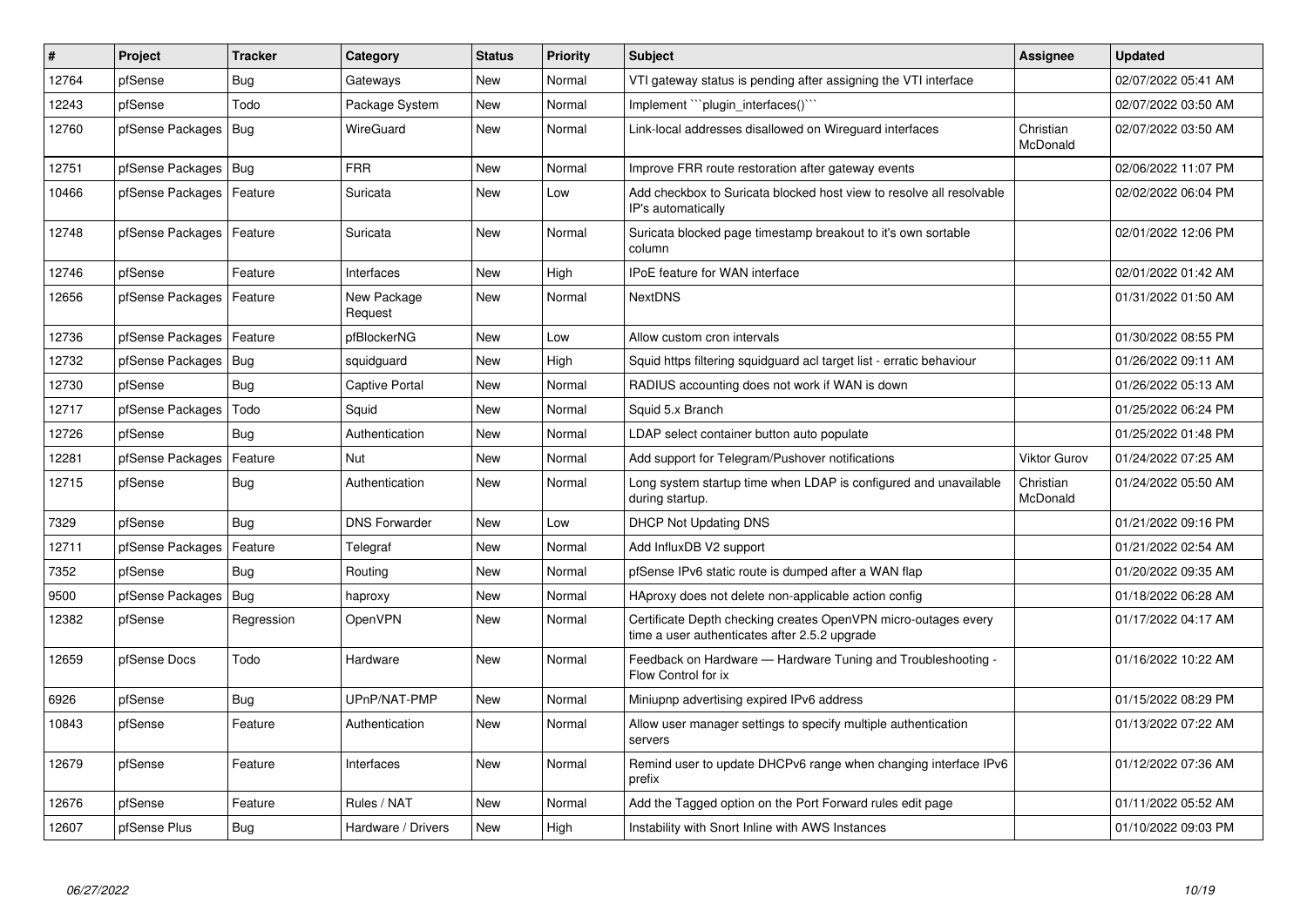| $\vert$ # | Project                    | <b>Tracker</b> | Category                        | <b>Status</b> | <b>Priority</b> | <b>Subject</b>                                                                                                                | <b>Assignee</b>       | <b>Updated</b>      |
|-----------|----------------------------|----------------|---------------------------------|---------------|-----------------|-------------------------------------------------------------------------------------------------------------------------------|-----------------------|---------------------|
| 1849      | pfSense                    | <b>Bug</b>     | <b>Traffic Shaper</b><br>(ALTQ) | New           | Normal          | Traffic shaper - By Queue view needs to show/use friendly inerface<br>names                                                   |                       | 01/10/2022 08:10 AM |
| 5253      | pfSense                    | Bug            | <b>PPP</b> Interfaces           | New           | Normal          | 3gstats.php 100% CPU                                                                                                          |                       | 01/08/2022 05:02 PM |
| 12260     | pfSense Packages   Bug     |                | ntop                            | New           | Normal          | Update popup and version missmatch?                                                                                           |                       | 01/08/2022 05:53 AM |
| 12665     | pfSense                    | Feature        | Rules / NAT                     | New           | Normal          | Ability to add custom pf rules from the GUI                                                                                   |                       | 01/07/2022 09:30 AM |
| 12667     | pfSense Packages   Bug     |                | WireGuard                       | New           | Normal          | Firewall Crashed After Upgrading Wireguard                                                                                    |                       | 01/07/2022 09:18 AM |
| 4242      | pfSense                    | Feature        | Authentication                  | New           | Normal          | Two Factor or OTP Authentication for Admin Interface                                                                          |                       | 01/04/2022 12:07 PM |
| 7626      | pfSense                    | Feature        | Interfaces                      | New           | Normal          | Add IPoE support for WAN                                                                                                      |                       | 01/01/2022 12:31 AM |
| 8516      | pfSense Packages   Bug     |                | FreeRADIUS                      | New           | Normal          | FreeRADIUS requires settings re-saved after pfSense upgrade                                                                   | Jim Pingle            | 12/31/2021 05:58 PM |
| 8113      | pfSense                    | <b>Bug</b>     | Interfaces                      | New           | Normal          | MTU setting on bridge, openvpn clients ignored                                                                                |                       | 12/31/2021 05:55 PM |
| 6993      | pfSense                    | <b>Bug</b>     | OpenVPN                         | New           | Normal          | OpenVPN status error during CARP state transition                                                                             | James Webb            | 12/31/2021 05:44 PM |
| 7113      | pfSense                    | <b>Bug</b>     | Dashboard                       | New           | Normal          | Interface name in Traffic Graphs                                                                                              |                       | 12/31/2021 05:40 PM |
| 5629      | pfSense                    | <b>Bug</b>     | <b>IPsec</b>                    | New           | Normal          | Allow for IPsec configuration using certs without a CA                                                                        |                       | 12/31/2021 05:21 PM |
| 12655     | pfSense Packages           | Bug            | Telegraf                        | New           | Normal          | telegraf, wireguard plugin failing                                                                                            |                       | 12/30/2021 05:51 PM |
| 6289      | pfSense                    | <b>Bug</b>     | Interfaces                      | New           | Normal          | IPv6 address not given to track6 interfaces on create                                                                         |                       | 12/30/2021 04:17 AM |
| 11872     | pfSense                    | <b>Bug</b>     | Interfaces                      | New           | Normal          | gif interfaces reporting incorrect traffic counters                                                                           |                       | 12/30/2021 04:00 AM |
| 11759     | pfSense                    | <b>Bug</b>     | Dashboard                       | New           | Normal          | Traffic graphs on dashboard double upload on pppoe links                                                                      |                       | 12/30/2021 04:00 AM |
| 12648     | pfSense                    | <b>Bug</b>     | <b>Captive Portal</b>           | <b>New</b>    | Normal          | Undocumented variables 'listenporthttp' and 'listenporthttps'                                                                 |                       | 12/28/2021 10:44 AM |
| 12070     | pfSense                    | <b>Bug</b>     | DHCP (IPv4)                     | New           | Low             | VLAN0 for WAN DHCP                                                                                                            |                       | 12/23/2021 04:31 PM |
| 10732     | pfSense                    | Feature        | <b>High Availability</b>        | New           | Very Low        | Warning banner for secondary HA node                                                                                          |                       | 12/23/2021 03:34 AM |
| 12513     | pfSense Packages   Feature |                | WireGuard                       | New           | Normal          | WireGuard Utilization Status (Beyond Active Connection)                                                                       | Christian<br>McDonald | 12/22/2021 08:40 PM |
| 12473     | pfSense                    | Feature        | <b>IPsec</b>                    | New           | Normal          | Allow user adjustment of IPsec Keep Alive periodic checks                                                                     |                       | 12/22/2021 05:59 AM |
| 11588     | pfSense                    | Feature        | WireGuard                       | New           | Low             | Automatically suggest next IP address in Wireguard interface subnet<br>when creating a peer                                   |                       | 12/22/2021 03:35 AM |
| 12625     | pfSense                    | Feature        | Logging                         | <b>New</b>    | Normal          | Granular logging options for default firewall rules.                                                                          |                       | 12/21/2021 06:39 PM |
| 8827      | pfSense Packages   Bug     |                | squidguard                      | New           | Normal          | Squidguard: ACL redirect modes 'redirect' and 'err page' send<br>unresolvable URLs to the client.                             | Viktor Gurov          | 12/21/2021 05:49 AM |
| 7152      | pfSense                    | <b>Bug</b>     | <b>DNS Resolver</b>             | New           | Normal          | Unbound / DNS Resolver issue if "Register DHCP static mappings in<br>the DNS Resolver" set before wildcard DNS custom options |                       | 12/18/2021 04:59 PM |
| 5849      | pfSense                    | <b>Bug</b>     | CARP                            | New           | Normal          | Routing fail on CARP IPsec                                                                                                    |                       | 12/18/2021 04:41 PM |
| 7235      | pfSense                    | <b>Bug</b>     | <b>IPsec</b>                    | New           | Normal          | 4860 has not got significant IPsec performance rising with enabled<br>HW acceleration                                         | Luiz Souza            | 12/18/2021 04:32 PM |
| 12608     | pfSense Packages   Bug     |                | WireGuard                       | New           | High            | WireGuard tunnels monitored by dpinger causing system to stop<br>routing completely in certain situations                     | Christian<br>McDonald | 12/16/2021 03:14 PM |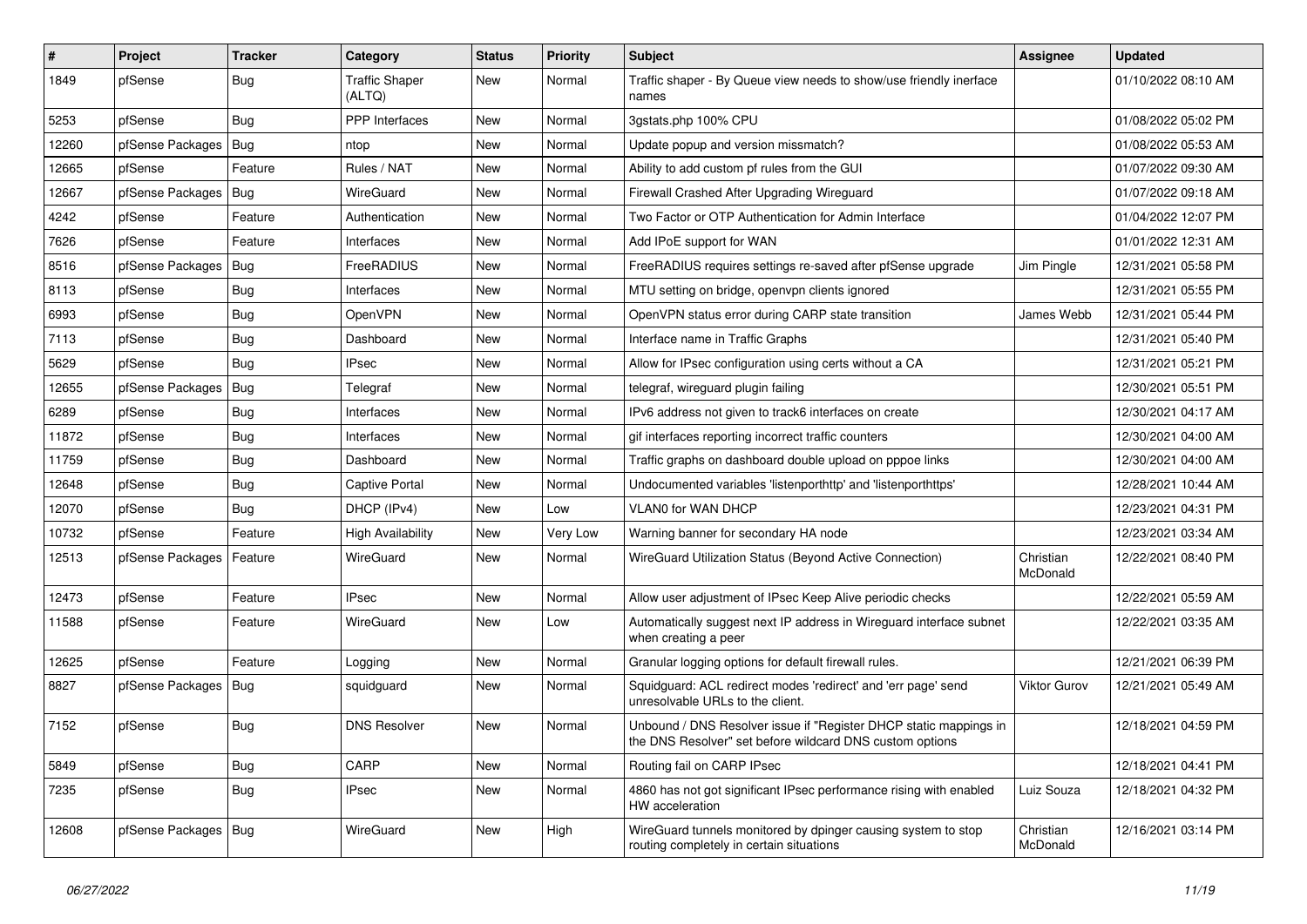| $\#$  | Project                    | <b>Tracker</b> | Category                    | <b>Status</b> | <b>Priority</b> | <b>Subject</b>                                                                                                         | <b>Assignee</b>       | <b>Updated</b>      |
|-------|----------------------------|----------------|-----------------------------|---------------|-----------------|------------------------------------------------------------------------------------------------------------------------|-----------------------|---------------------|
| 12581 | pfSense                    | Regression     | DHCP (IPv6)                 | New           | Normal          | CARP IPv6 assigned address does not get advertised to endpoints<br>with RADV                                           |                       | 12/16/2021 02:34 PM |
| 12602 | pfSense                    | Feature        | Dynamic DNS                 | New           | Normal          | DHCPv6 should allow DDNS Client updates for hosts                                                                      |                       | 12/15/2021 11:00 AM |
| 12600 | pfSense                    | Feature        | Aliases / Tables            | New           | Normal          | allow custom mask for a network alias created from a FQDN                                                              |                       | 12/15/2021 10:50 AM |
| 7387  | pfSense                    | <b>Bug</b>     | Dashboard                   | New           | Low             | New Traffic Graph in dashboard resets inverted view to normal view                                                     | <b>Jared Dillard</b>  | 12/11/2021 08:14 PM |
| 4604  | pfSense                    | <b>Bug</b>     | <b>NTPD</b>                 | New           | Normal          | NTP time server entries may or may not work, depending upon<br>interfaces selected when configuring NTP service        |                       | 12/11/2021 07:59 PM |
| 1738  | pfSense                    | Bug            | Backup / Restore            | New           | Very Low        | Restore fails when username in backup is not matching                                                                  |                       | 12/11/2021 07:51 PM |
| 1667  | pfSense                    | Bug            | L <sub>2</sub> TP           | New           | Normal          | L2TP server does not respond properly from a CARP VIP                                                                  |                       | 12/11/2021 07:43 PM |
| 12091 | pfSense                    | Feature        | Authentication              | New           | Normal          | RFE: Add support for sssd authentication                                                                               |                       | 12/10/2021 04:55 PM |
| 12552 | pfSense                    | <b>Bug</b>     | OpenVPN                     | New           | Normal          | 'Pull DNS" option within OpenVPN client does not cause pfSense to<br>use DNS servers assigned by remote OpenVPN server |                       | 12/08/2021 08:45 AM |
| 12573 | pfSense Packages   Feature |                | New Package<br>Request      | New           | Normal          | Dashboard widget with external connection map                                                                          | aleksei<br>prokofiev  | 12/07/2021 07:38 AM |
| 12570 | pfSense Docs               | Correction     | General                     | New           | Normal          | Active appliance list missing 6100                                                                                     |                       | 12/06/2021 11:41 AM |
| 12565 | pfSense Docs               | New Content    | OpenVPN                     | New           | Normal          | Document new "Duplicate Connection Limit" option on OpenVPN<br>server instances                                        | Jim Pingle            | 12/06/2021 08:07 AM |
| 12564 | pfSense                    | Feature        | Aliases / Tables            | New           | Low             | add column to show that an Alias is in use by or not                                                                   |                       | 12/04/2021 07:25 PM |
| 12563 | pfSense                    | <b>Bug</b>     | OpenVPN                     | New           | Normal          | OpenVPN server doesn't support Framed-IPv6-Address RADIUS<br>attribute                                                 |                       | 12/03/2021 11:19 AM |
| 12551 | pfSense                    | Feature        | <b>DNS Resolver</b>         | New           | Low             | Add ability to set DNS resolver search domain list                                                                     |                       | 12/01/2021 11:18 AM |
| 11182 | pfSense Packages           | Bug            | <b>NRPE</b>                 | New           | Normal          | NRPE in HA syncs the bind IP                                                                                           |                       | 12/01/2021 02:15 AM |
| 12248 | pfSense                    | Feature        | Package System              | New           | Low             | Package Update Availability Notification                                                                               |                       | 11/28/2021 10:02 AM |
| 12542 | pfSense                    | <b>Bug</b>     | <b>Virtual IP Addresses</b> | New           | Normal          | Cannot assign a same IPv6 Link-Local address to different interfaces                                                   |                       | 11/25/2021 01:41 AM |
| 10404 | pfSense                    | Feature        | <b>NTPD</b>                 | New           | Normal          | Consider using chrony for NTP services                                                                                 |                       | 11/23/2021 06:59 PM |
| 12539 | pfSense                    | Bug            | Interfaces                  | New           | Low             | Changing VLAN ID for LAN interface in assignments silently fails.                                                      |                       | 11/23/2021 04:12 AM |
| 12538 | pfSense Packages           | <b>Bug</b>     | PIMD                        | New           | Normal          | PIMD sub-interface bug                                                                                                 |                       | 11/20/2021 09:44 PM |
| 12535 | pfSense                    | Documentation  | Routing                     | New           | Normal          | Negate Rules function does not match the description                                                                   |                       | 11/19/2021 02:03 PM |
| 4128  | pfSense                    | Feature        | <b>Notifications</b>        | New           | Normal          | Email notification webgui configuration                                                                                |                       | 11/18/2021 12:48 PM |
| 12526 | pfSense Packages   Feature |                | WireGuard                   | New           | Normal          | <b>WireGuard Widget</b>                                                                                                | Christian<br>McDonald | 11/17/2021 07:15 AM |
| 12525 | pfSense Packages   Feature |                | WireGuard                   | New           | Normal          | WireGuard Tunnel restore configuration                                                                                 | Christian<br>McDonald | 11/17/2021 07:15 AM |
| 12249 | pfSense                    | Bug            | Backup / Restore            | New           | Normal          | HAProxy causing failed ACB backups                                                                                     |                       | 11/15/2021 11:58 PM |
| 4688  | pfSense                    | Feature        | <b>IPsec</b>                | New           | Normal          | Missing TFC Traffic Flow Confidentiality support                                                                       |                       | 11/15/2021 12:27 PM |
| 12521 | pfSense                    | Feature        | <b>Operating System</b>     | New           | Very Low        | Add the BBR2, QUIC, RACK Congestion Control (CC) protocols                                                             |                       | 11/15/2021 07:40 AM |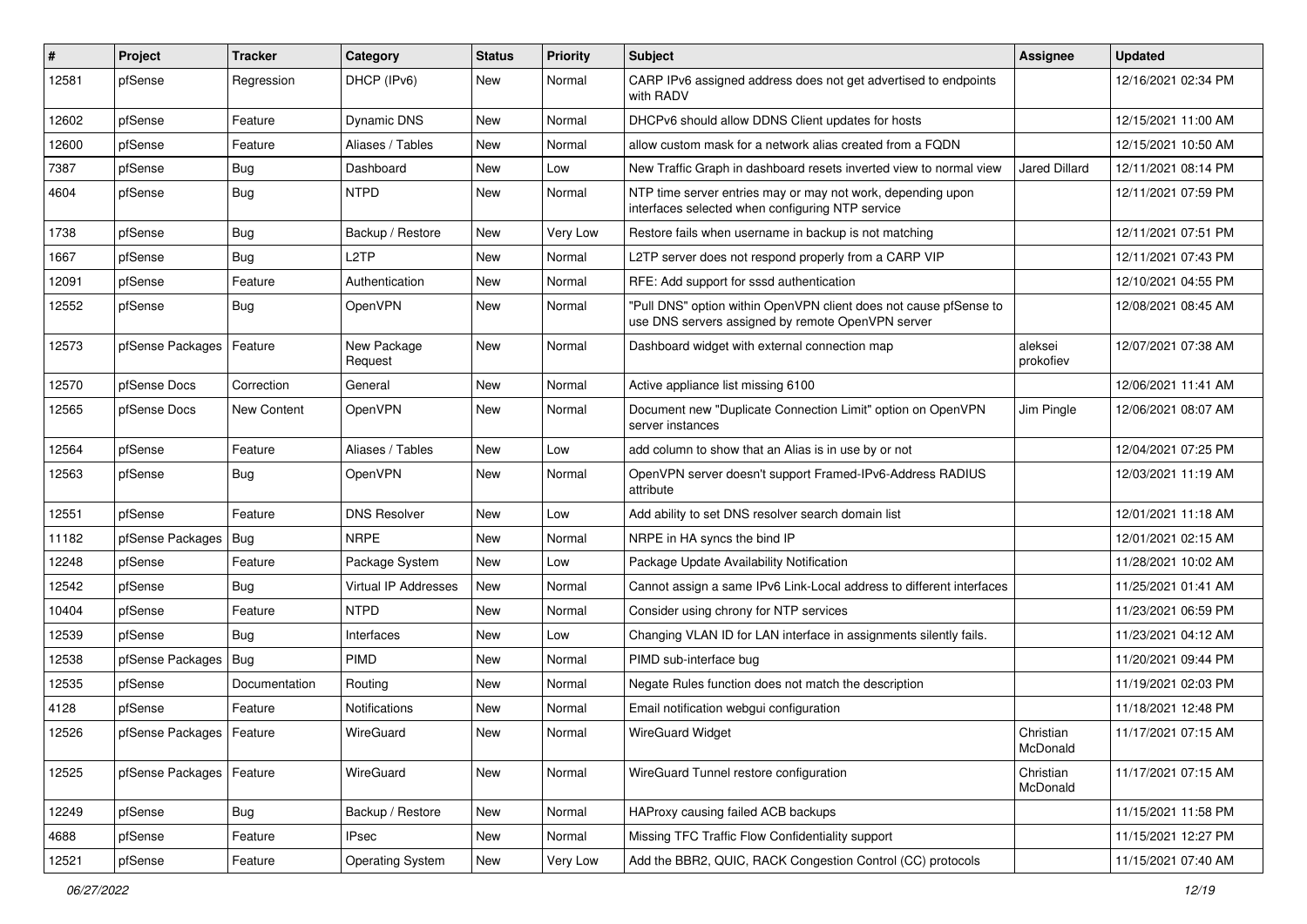| #     | Project                    | <b>Tracker</b> | Category                 | <b>Status</b> | <b>Priority</b> | <b>Subject</b>                                                                                                                   | <b>Assignee</b> | <b>Updated</b>      |
|-------|----------------------------|----------------|--------------------------|---------------|-----------------|----------------------------------------------------------------------------------------------------------------------------------|-----------------|---------------------|
| 12520 | pfSense Packages           | Feature        | Squid                    | New           | High            | [Squid] - Allow or Deny Mappings from IP/Host/GeoIP sources                                                                      |                 | 11/12/2021 02:13 PM |
| 12519 | pfSense                    | <b>Bug</b>     | Authentication           | New           | Normal          | Fail authentication using special character in password via the LDAP<br>connector                                                |                 | 11/12/2021 07:39 AM |
| 11525 | pfSense Packages   Bug     |                | Suricata                 | New           | Normal          | pfsense 2.5.0 release version for vlan issue to suricata                                                                         |                 | 11/11/2021 08:16 AM |
| 12509 | pfSense                    | Bug            | OpenVPN                  | New           | Normal          | Deffered authentication does not work with auth-gen-token<br>external-auth or pusk "auth-token"                                  |                 | 11/08/2021 04:01 AM |
| 12508 | pfSense                    | Bug            | <b>DHCP Relay</b>        | <b>New</b>    | Normal          | DHCP Relay over VPN                                                                                                              |                 | 11/06/2021 11:25 AM |
| 12504 | pfSense                    | Bug            | Interfaces               | <b>New</b>    | Normal          | BCM57412 NetXtreme-E 10Gb RDMA Ethernet controller issue                                                                         |                 | 11/05/2021 04:51 AM |
| 12502 | pfSense Packages   Feature |                | syslog-ng                | New           | Normal          | Syslog-ng Configuration Library (scl) missing                                                                                    |                 | 11/02/2021 06:06 PM |
| 12491 | pfSense Packages           | Feature        | squidguard               | New           | Normal          | squidguard: allow multiple regex                                                                                                 |                 | 10/28/2021 03:30 PM |
| 8013  | pfSense                    | Bug            | <b>IPsec</b>             | New           | Normal          | IPsec MSS clamping value shared for IPv4 and IPv6                                                                                | Luiz Souza      | 10/28/2021 01:37 PM |
| 11429 | pfSense                    | Bug            | Web Interface            | New           | Normal          | System Log / Settings form activates "Reset Log Files" button on<br>enter                                                        |                 | 10/28/2021 01:35 PM |
| 11440 | pfSense                    | Feature        | Web Interface            | New           | Low             | Expand collapsed sections by clicking anywhere on header                                                                         |                 | 10/28/2021 01:35 PM |
| 12357 | pfSense                    | <b>Bug</b>     | <b>Captive Portal</b>    | New           | Normal          | Captive Portal popup Logout button loads full login page in popup<br>when clicked                                                |                 | 10/27/2021 12:10 PM |
| 12483 | pfSense                    | <b>Bug</b>     | Configuration<br>Backend | <b>New</b>    | Normal          | GUI creates inconsistent config.xml                                                                                              |                 | 10/23/2021 06:48 AM |
| 12436 | pfSense                    | Bug            | PPPoE Server             | New           | Normal          | Pppoe server config gui does not allow setting of chap<br>authentication, and sets the network start address for allocation to 0 |                 | 10/21/2021 08:15 AM |
| 9344  | pfSense                    | Bug            | Translations             | <b>New</b>    | Normal          | OpenVPN click NCP Algorithms will always go to DH Parameters<br>website(in Chinese-Taiwan)                                       |                 | 10/21/2021 03:48 AM |
| 12457 | pfSense Docs               | Todo           | Packages                 | New           | Very Low        | Add UPS Configuration Recipes for apcupsd and nut UPS Packages<br>with Common Brand Units                                        |                 | 10/18/2021 08:37 AM |
| 12467 | pfSense                    | Bug            | <b>Captive Portal</b>    | New           | Normal          | CP error on client disconnect after reboot                                                                                       |                 | 10/17/2021 05:35 AM |
| 12465 | pfSense Packages   Feature |                | haproxy                  | New           | Normal          | Add forwardfor advanced usecases                                                                                                 |                 | 10/16/2021 07:35 PM |
| 11592 | pfSense Packages           | $ $ Bug        | node exporter            | New           | Normal          | Node exporter can not read system statistics                                                                                     |                 | 10/15/2021 09:37 PM |
| 9617  | pfSense                    | Feature        | <b>PPP</b> Interfaces    | New           | Normal          | PPPoE Static IP Configuration in GUI                                                                                             |                 | 10/15/2021 08:52 PM |
| 12461 | pfSense Docs               | Todo           | Hardware                 | <b>New</b>    | Normal          | Improve macOS Serial Command Instructions                                                                                        |                 | 10/15/2021 03:47 PM |
| 12459 | pfSense                    | Todo           | Virtual IP Addresses     | New           | Normal          | Add IP Alias subnet input validation                                                                                             |                 | 10/15/2021 09:35 AM |
| 12458 | pfSense                    | Feature        | Authentication           | New           | Normal          | Use "unixHomeDirectory" instead of "homeDirectory" when LDAP<br>authentication server is Active Directory                        |                 | 10/15/2021 08:18 AM |
| 9798  | pfSense Packages           | Feature        | pfBlockerNG              | New           | Normal          | add ipv4 and ipv6 dnscrypt-resolvers feeds                                                                                       |                 | 10/14/2021 09:48 AM |
| 12451 | pfSense                    | Bug            | Virtual IP Addresses     | New           | Normal          | deleteVIP() does not check RFC2136 Update Source                                                                                 |                 | 10/13/2021 10:06 AM |
| 12444 | pfSense Packages   Bug     |                | ntop                     | New           | Normal          | ntopng throws errors when viewing single host                                                                                    |                 | 10/11/2021 12:39 PM |
| 12126 | pfSense Packages   Bug     |                | FreeRADIUS               | New           | Normal          | freeradius3 0.15.7_31                                                                                                            |                 | 10/11/2021 08:21 AM |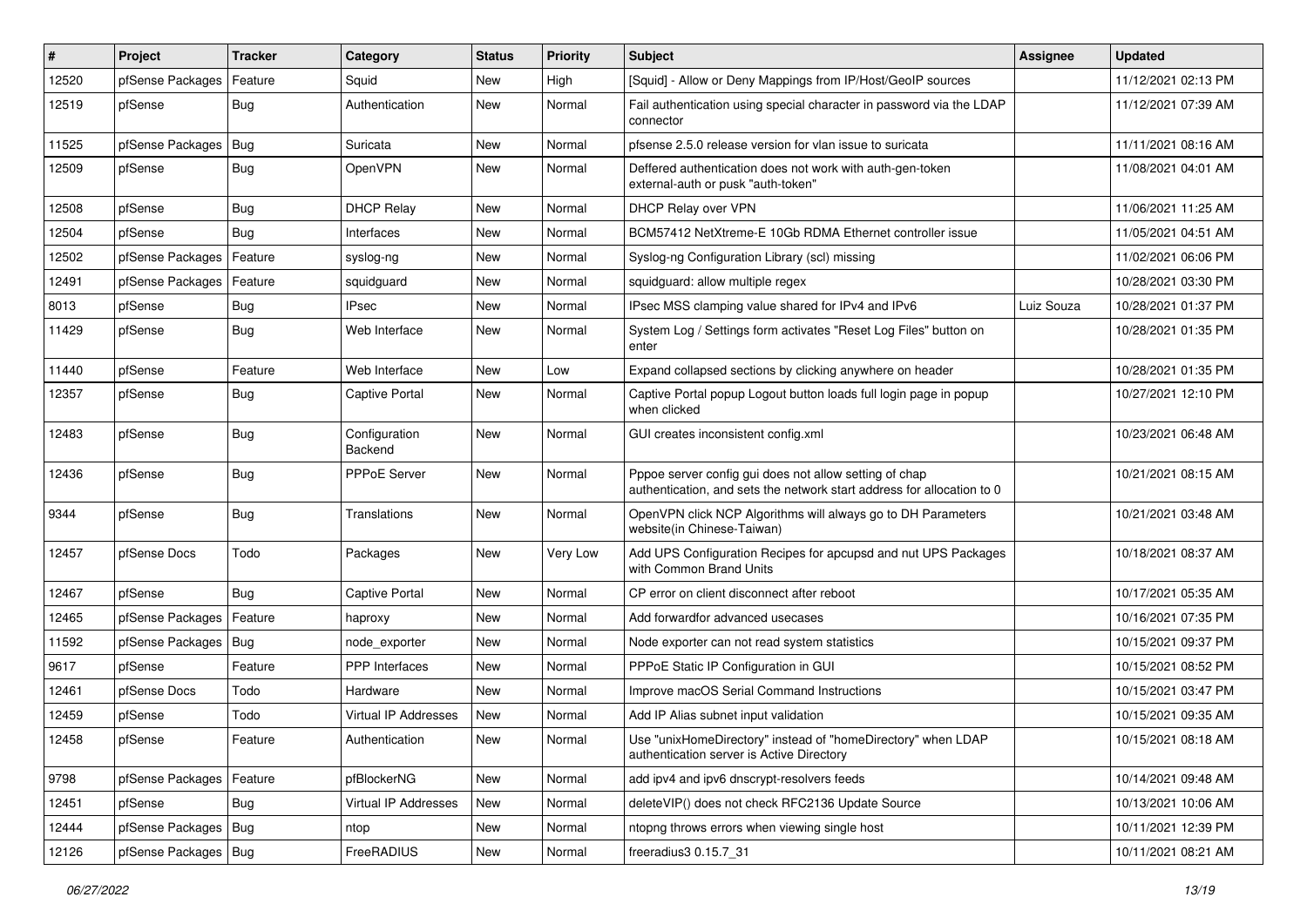| $\sharp$ | Project                    | Tracker    | Category                        | <b>Status</b> | <b>Priority</b> | <b>Subject</b>                                                                                      | Assignee   | <b>Updated</b>      |
|----------|----------------------------|------------|---------------------------------|---------------|-----------------|-----------------------------------------------------------------------------------------------------|------------|---------------------|
| 9633     | pfSense                    | Feature    | <b>PPPoE Server</b>             | New           | Normal          | PPPoE/L2TP Server Status Page                                                                       |            | 10/09/2021 12:05 PM |
| 11430    | pfSense                    | <b>Bug</b> | Interfaces                      | <b>New</b>    | Normal          | PHP console spam after Assigning Interfaces                                                         |            | 10/09/2021 10:37 AM |
| 12162    | pfSense Docs               | Todo       | Products                        | New           | Normal          | Add "usb reset" as possible solution for non-booting flash drives on<br>the SG-1100                 |            | 10/07/2021 02:19 PM |
| 11871    | pfSense Docs               | Correction | Products                        | New           | Normal          | SG-2100 must be manually power cycled after installation                                            |            | 10/07/2021 02:19 PM |
| 1620     | pfSense Packages   Bug     |            | Squid                           | New           | Normal          | Can't use transparent proxy when using bridge.                                                      |            | 10/07/2021 04:19 AM |
| 12427    | pfSense Packages   Todo    |            | haproxy                         | New           | Normal          | ha-proxy: action order in the GUI is not keeped in the resulting<br>ha-proxy configuration          |            | 10/06/2021 07:02 AM |
| 12188    | pfSense Packages   Bug     |            | OpenVPN Client<br>Export        | <b>New</b>    | Normal          | client export breaks multi remote configurations                                                    |            | 10/02/2021 05:58 PM |
| 12421    | pfSense                    | Bug        | Rules / NAT                     | New           | Normal          | IPV6 limiter bug                                                                                    |            | 10/02/2021 08:44 AM |
| 12033    | pfSense Packages           | <b>Bug</b> | pfBlockerNG                     | New           | Normal          | maxmindb and sqlite3 modules not found                                                              |            | 10/01/2021 04:42 AM |
| 12411    | pfSense Docs               | Todo       | High Availability               | New           | Normal          | Feedback on High Availability - pfSense XML-RPC Config Sync<br>Overview                             |            | 09/29/2021 10:39 AM |
| 12402    | pfSense Docs               | Todo       | Configuration                   | New           | Normal          | Feedback on Configuration - Advanced Configuration Options -<br><b>Notifications</b>                |            | 09/24/2021 12:46 AM |
| 12401    | pfSense                    | Bug        | <b>Traffic Graphs</b>           | New           | Normal          | Traffic graphs with untagged and tagged VLAN on same interface                                      |            | 09/23/2021 09:18 PM |
| 12395    | pfSense Docs               | Todo       | Packages                        | <b>New</b>    | Normal          | Feedback on Packages - FRR Package - Border Gateway<br>Protocol - BGP Required Information          |            | 09/21/2021 04:32 PM |
| 12393    | pfSense                    | <b>Bug</b> | <b>Traffic Shaper</b><br>(ALTQ) | New           | Low             | Priority of gOthersLow higher than default queues                                                   |            | 09/21/2021 02:48 PM |
| 12370    | pfSense                    | Feature    | Rules / NAT                     | New           | Low             | Add limiters to Queue column on firewall rule list                                                  |            | 09/14/2021 07:37 AM |
| 12300    | pfSense                    | Feature    | Hardware / Drivers              | New           | Normal          | Add Aquantia Atlantic driver to pfsense                                                             |            | 09/14/2021 06:49 AM |
| 12369    | pfSense Packages           | Feature    | Mail report                     | <b>New</b>    | Low             | Skip If No Content issue                                                                            |            | 09/14/2021 06:40 AM |
| 12367    | pfSense                    | Todo       | Installer                       | <b>New</b>    | Normal          | ZFS: Do not show memstick disk on target list                                                       |            | 09/13/2021 07:37 AM |
| 12358    | pfSense Packages           | Feature    | pfBlockerNG                     | New           | Normal          | IP List Copy/Import/Export                                                                          |            | 09/09/2021 01:56 PM |
| 12343    | pfSense                    | Feature    | Diagnostics                     | New           | Low             | Real time traffic monitoring                                                                        |            | 09/06/2021 01:26 PM |
| 11268    | pfSense                    | Bug        | Web Interface                   | <b>New</b>    | Normal          | Cookie named 'id' prevents Edit form fields being set properly                                      |            | 09/03/2021 06:16 AM |
| 11742    | pfSense Packages           | <b>Bug</b> | Suricata                        | New           | Normal          | Blocking / Unblocking is not working correctly.                                                     |            | 09/01/2021 11:08 AM |
| 10693    | pfSense Packages   Bug     |            | <b>BIND</b>                     | New           | Normal          | pfSense Bind Zone Editor UI does not update zone serial number<br>when a change is made             |            | 09/01/2021 12:51 AM |
| 9857     | pfSense                    | Feature    | <b>IPsec</b>                    | New           | Normal          | IPsec Down/Up SMTP Notifications                                                                    |            | 08/31/2021 08:07 AM |
| 12308    | pfSense Packages   Feature |            | New Package<br>Request          | <b>New</b>    | Normal          | Dynamicaly Update Firewall Aliases from OpenVPN LDAP Group<br>membership of the connected user      |            | 08/27/2021 12:51 AM |
| 4479     | pfSense                    | <b>Bug</b> | <b>Operating System</b>         | New           | Normal          | Firewall rules won't match GRE interface after applying IPSEC<br>transport encryption on GRE tunnel | Luiz Souza | 08/20/2021 08:46 AM |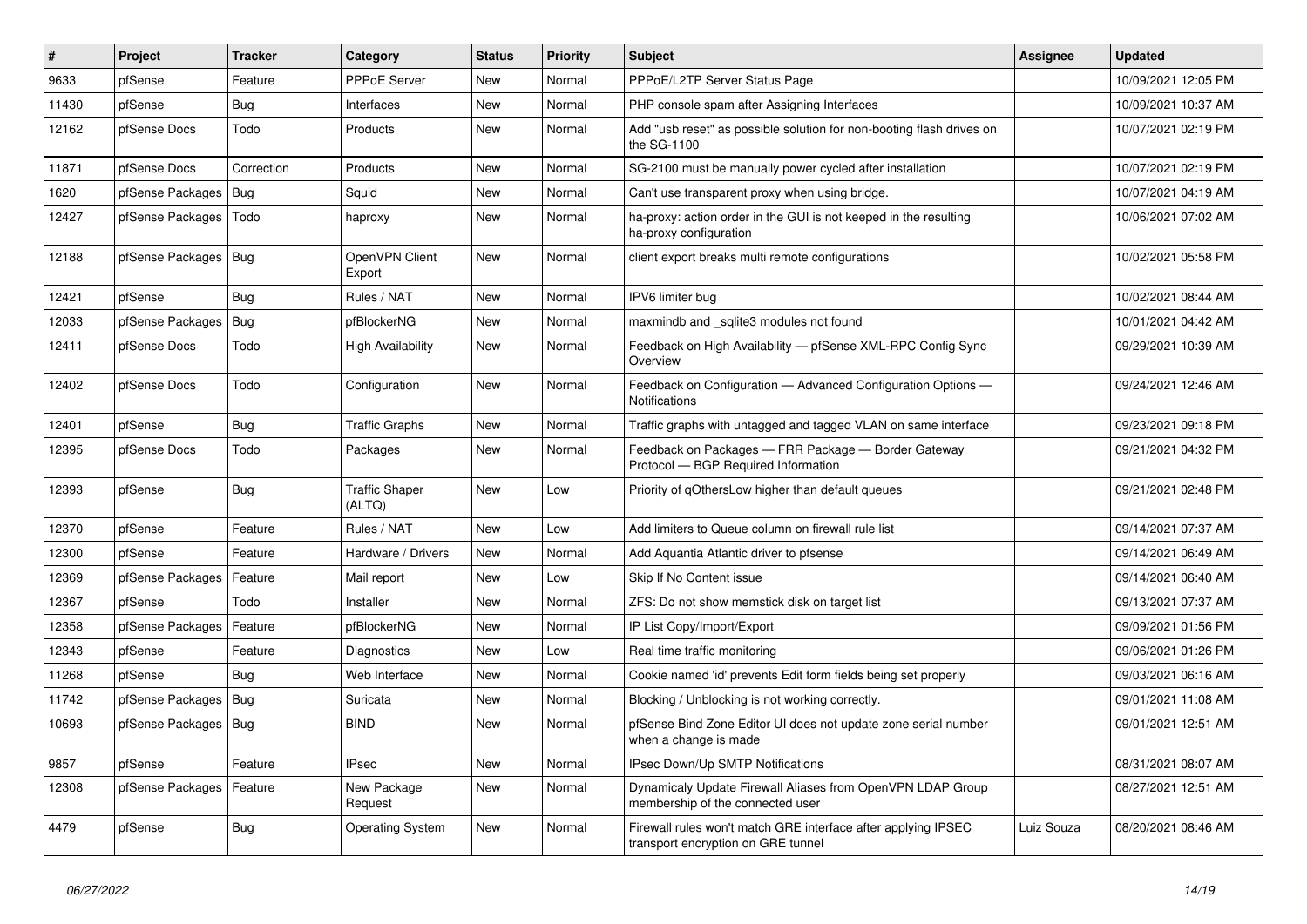| $\vert$ # | Project                | <b>Tracker</b> | Category                    | <b>Status</b> | <b>Priority</b> | <b>Subject</b>                                                                                                    | <b>Assignee</b> | <b>Updated</b>      |
|-----------|------------------------|----------------|-----------------------------|---------------|-----------------|-------------------------------------------------------------------------------------------------------------------|-----------------|---------------------|
| 12286     | pfSense Packages       | <b>Bug</b>     | FreeRADIUS                  | New           | Normal          | Add support for ntlm auth in LDAP                                                                                 |                 | 08/20/2021 08:27 AM |
| 12283     | pfSense                | Bug            | Authentication              | New           | Normal          | LDAP/RADIUS authentication servers configuration does not allow<br>source IP address to be specified              |                 | 08/20/2021 01:15 AM |
| 6776      | pfSense                | Feature        | Rules / NAT                 | New           | Normal          | Allow disabling of "filter rule association" by default                                                           |                 | 08/17/2021 10:56 AM |
| 12268     | pfSense Docs           | Todo           | <b>Firewall Rules</b>       | New           | Normal          | Feedback on Firewall - Aliases                                                                                    |                 | 08/17/2021 12:55 AM |
| 11619     | pfSense                | <b>Bug</b>     | Upgrade                     | New           | Normal          | Unable to upgrade 2.4.4-p3 to 2.5/21.02-p1                                                                        |                 | 08/15/2021 10:00 AM |
| 12237     | pfSense Docs           | Todo           | Hardware                    | New           | Normal          | Feedback on Hardware - Hardware Tuning and Troubleshooting                                                        |                 | 08/10/2021 03:13 AM |
| 10311     | pfSense                | <b>Bug</b>     | OpenVPN                     | New           | Normal          | Too low net.link.ifqmaxlen causes packet drop under load when<br>using OpenVPN inside bridge interface under load |                 | 08/10/2021 03:10 AM |
| 11780     | pfSense Packages       | Bug            | Suricata                    | New           | Very High       | Suricata package fails to prune suricata.log                                                                      |                 | 08/06/2021 07:18 AM |
| 12190     | pfSense                | Feature        | Rules / NAT                 | New           | Normal          | Add ability to reference ipv6 prefix in firewall rules and aliases                                                |                 | 08/05/2021 01:47 PM |
| 12214     | pfSense Docs           | Todo           | General                     | New           | Low             | Connect to WebGui.                                                                                                |                 | 08/05/2021 04:39 AM |
| 8794      | pfSense                | Feature        | <b>NTPD</b>                 | <b>New</b>    | Normal          | NTP authentiction                                                                                                 | Tod L           | 08/05/2021 01:20 AM |
| 12179     | pfSense Packages       | Feature        | qemu-guest-agent            | New           | Normal          | QEMU package                                                                                                      |                 | 07/30/2021 08:02 AM |
| 12178     | pfSense Packages   Bug |                | WireGuard                   | New           | Low             | WireGuard always shows 'Configuring WireGuard tunnelsdone.'<br>message on boot                                    |                 | 07/30/2021 06:58 AM |
| 11410     | pfSense Packages       | Feature        | New Package<br>Request      | New           | Normal          | adding bpytop (former Bashtop)                                                                                    |                 | 07/26/2021 12:33 PM |
| 8815      | pfSense                | <b>Bug</b>     | Interfaces                  | New           | Normal          | IP addresses are removed from interfaces when link is lost and either<br>IPv4 or IPv6 is dynamic                  | Luiz Souza      | 07/21/2021 07:49 AM |
| 8520      | pfSense                | Feature        | Interfaces                  | New           | Normal          | Option to auto-renew DHCP on interface with an offline gateway or<br>marked as down                               |                 | 07/20/2021 11:00 AM |
| 12121     | pfSense                | Feature        | OpenVPN                     | New           | Normal          | Wider "local network(s)" fields in OpenVPN server configuration                                                   |                 | 07/19/2021 07:37 AM |
| 12139     | pfSense                | Feature        | <b>DNS Forwarder</b>        | <b>New</b>    | Normal          | Add support in for specifying a DNSMASQ configuration file                                                        |                 | 07/16/2021 09:45 PM |
| 12130     | pfSense Packages       | Bug            | Zeek                        | New           | Normal          | Zeek fails to start                                                                                               |                 | 07/15/2021 02:00 AM |
| 11534     | pfSense Packages       | Regression     | FreeRADIUS                  | New           | High            | FreeRADIUS EAP anonymous connection forbidden out-of-tunnel                                                       |                 | 07/14/2021 02:32 AM |
| 12120     | pfSense                | Feature        | <b>DHCP Relay</b>           | New           | Normal          | Permit several sets of destination DHCP servers in DHCP relay                                                     |                 | 07/11/2021 05:41 PM |
| 11997     | pfSense Packages       | Bug            | <b>IPsec Profile Wizard</b> | New           | Normal          | Add Support for Android Strongswan Profiles in the Profile Wizard                                                 | Jim Pingle      | 07/10/2021 07:51 PM |
| 12122     | pfSense                | <b>Bug</b>     | Web Interface               | New           | Normal          | Perform greedy actions asychronously                                                                              |                 | 07/10/2021 01:10 PM |
| 6738      | pfSense                | Feature        | Web Interface               | New           | Normal          | GUI Action Buttons replicated to the top of the List                                                              |                 | 07/10/2021 01:04 PM |
| 10290     | pfSense                | Feature        | Aliases / Tables            | New           | Very Low        | Firewall Aliases Add button on top of list                                                                        |                 | 07/10/2021 01:03 PM |
| 11956     | pfSense                | Feature        | Web Interface               | New           | Normal          | "add" button in the top of pages with many user-added items                                                       |                 | 07/10/2021 01:01 PM |
| 11165     | pfSense Packages       | Feature        | OpenVPN Client<br>Export    | New           | Very Low        | OpenVPN Exporter - Allow for name customization                                                                   |                 | 07/10/2021 12:58 PM |
| 628       | pfSense                | Feature        | Web Interface               | New           | Low             | Ability to specify listen IP address of management services (SSH,<br>web interface)                               |                 | 07/09/2021 01:21 PM |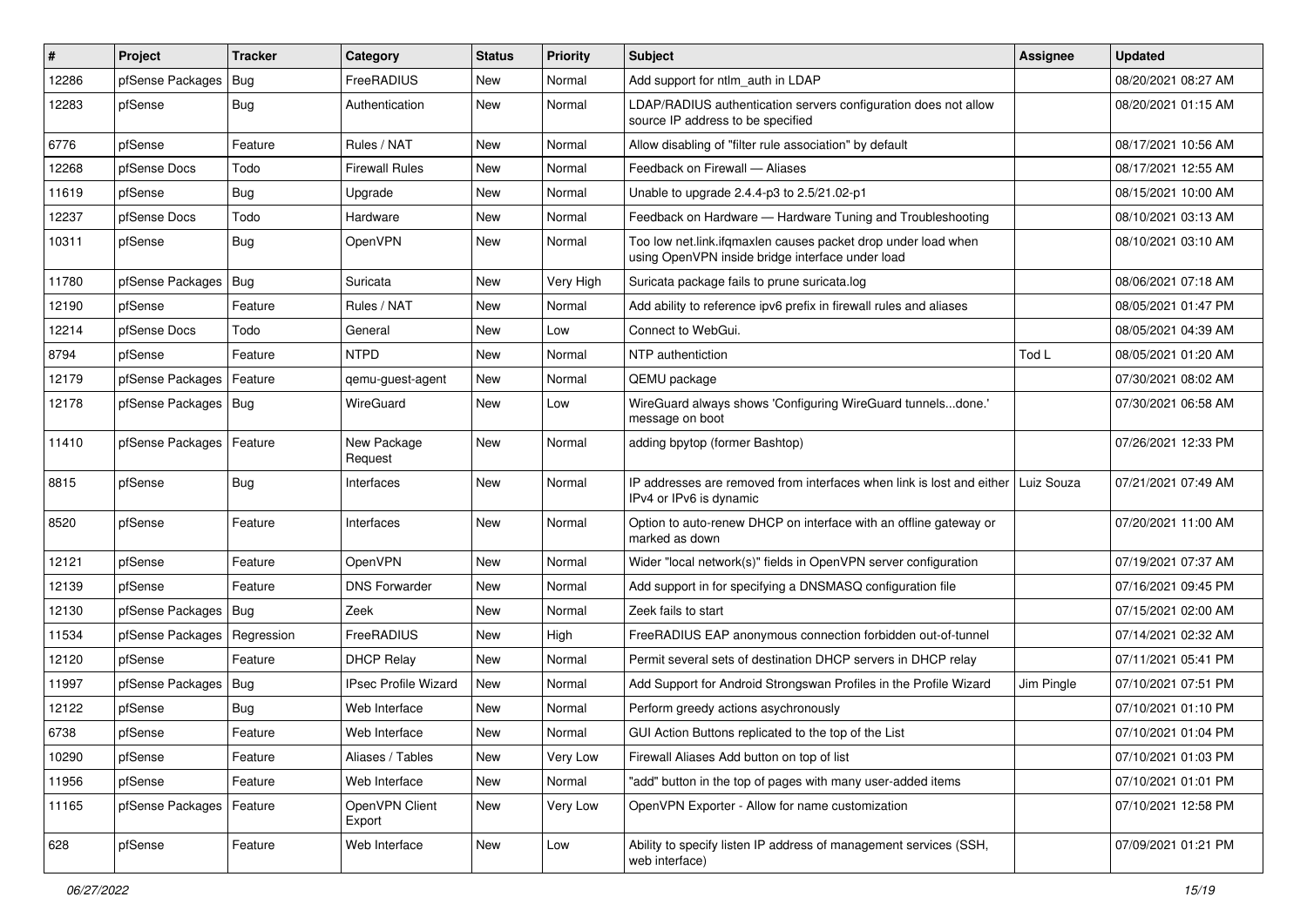| $\vert$ # | Project          | <b>Tracker</b> | Category                 | <b>Status</b> | <b>Priority</b> | <b>Subject</b>                                                                                | <b>Assignee</b> | <b>Updated</b>      |
|-----------|------------------|----------------|--------------------------|---------------|-----------------|-----------------------------------------------------------------------------------------------|-----------------|---------------------|
| 11739     | pfSense Docs     | New Content    | <b>High Availability</b> | New           | Normal          | Manual Outbound NAT rules in HA setup                                                         |                 | 07/09/2021 08:26 AM |
| 12097     | pfSense Packages | Feature        | pfBlockerNG              | <b>New</b>    | Normal          | Add dnsbl and geoip logs to system log                                                        |                 | 07/06/2021 01:25 PM |
| 12098     | pfSense Docs     | Correction     | Configuration            | New           | Normal          | Feedback on pfSense Configuration Recipes - Accessing a<br>CPE/Modem from Inside the Firewall |                 | 07/02/2021 02:30 AM |
| 11610     | pfSense Packages | Bug            | NET-SNMP                 | New           | Normal          | NET-SNMP is not setting the correct permissions on AgentX                                     |                 | 06/28/2021 07:54 AM |
| 12084     | pfSense Packages | <b>Bug</b>     | <b>FRR</b>               | New           | Normal          | libfrr.so.0 error on SG-1100                                                                  |                 | 06/26/2021 08:22 AM |
| 12077     | pfSense          | Feature        | Gateways                 | New           | Normal          | Allow stick-connections per gateway group                                                     |                 | 06/24/2021 08:45 AM |
| 9895      | pfSense Packages | <b>Bug</b>     | Snort                    | New           | Normal          | snort reinstallation failed                                                                   |                 | 06/23/2021 08:01 AM |
| 12067     | pfSense          | <b>Bug</b>     | DHCP (IPv4)              | New           | Very Low        | <b>DHCP Monitoring Statistics Error</b>                                                       |                 | 06/21/2021 08:39 AM |
| 12066     | pfSense          | Feature        | <b>Operating System</b>  | New           | Very Low        | Include man and man pages for all core programs and packages                                  |                 | 06/21/2021 07:44 AM |
| 12063     | pfSense Docs     | Todo           | <b>Dynamic DNS</b>       | New           | Normal          | Feedback on Services - Dynamic DNS - Configuring RFC 2136<br>Dynamic DNS updates              |                 | 06/18/2021 06:24 PM |
| 12056     | pfSense          | Bug            | Logging                  | New           | Normal          | Filterlog says "Unknown Option %u"                                                            |                 | 06/18/2021 05:51 AM |
| 12025     | pfSense          | Todo           | Web Interface            | New           | Very Low        | Add 1:1 Validation to Notify Someone They are 1:1 NAT'ing an<br><b>Interface Address</b>      |                 | 06/11/2021 10:05 AM |
| 12013     | pfSense          | Bug            | Logging                  | New           | Low             | Reading log data is inefficient in certain cases                                              |                 | 06/08/2021 07:35 AM |
| 12009     | pfSense Packages | Bug            | Zabbix                   | New           | Normal          | Zabbix Agent starts twice by /etc/rc.start packages                                           |                 | 06/08/2021 01:35 AM |
| 11772     | pfSense Plus     | Feature        | Multi-WAN                | New           | Normal          | Layer 2 Tunnel Bonding Capability                                                             |                 | 06/05/2021 03:27 PM |
| 7779      | pfSense          | Bug            | OpenVPN                  | New           | Normal          | Traffic crossing a site-to-site OpenVPN tunnel fails to fragment.                             |                 | 06/02/2021 08:26 AM |
| 11974     | pfSense          | Feature        | <b>XMLRPC</b>            | New           | Normal          | XMLRPC synchronization for igmmproxy settings                                                 |                 | 05/29/2021 03:58 PM |
| 11963     | pfSense Packages | Feature        | <b>FRR</b>               | New           | Normal          | Dynamically change OSPF interface costs on selected interfaces on<br>CARP event               |                 | 05/26/2021 04:13 AM |
| 11954     | pfSense          | Feature        | <b>IGMP Proxy</b>        | New           | Normal          | Multicast limits                                                                              |                 | 05/25/2021 12:36 AM |
| 11953     | pfSense          | <b>Bug</b>     | <b>IGMP Proxy</b>        | New           | Normal          | XG-1541 crashes when igmpproxy is enabled and network interfaces<br>status change             |                 | 05/24/2021 04:55 PM |
| 11944     | pfSense Docs     | Todo           | Packages                 | New           | Normal          | Feedback on Packages - FRR Package - Bidirectional Forwarding<br>Detection                    |                 | 05/21/2021 12:57 AM |
| 9238      | pfSense Packages | Feature        | New Package<br>Request   | New           | Normal          | Add support for Zerotier                                                                      |                 | 05/17/2021 01:58 PM |
| 11925     | pfSense          | <b>Bug</b>     | OpenVPN                  | New           | Normal          | Calling-Station-Id always set to WAN IP                                                       |                 | 05/14/2021 09:27 AM |
| 11921     | pfSense          | Feature        | <b>DNS Resolver</b>      | New           | Very Low        | Feature Request: Compile unbound with EDNS Client Subnet (ECS)<br>module (--enable-subnet)    |                 | 05/14/2021 07:29 AM |
| 6647      | pfSense          | Todo           | Web Interface            | New           | Very Low        | <b>Enable Additional Security Headers</b>                                                     |                 | 05/14/2021 01:09 AM |
| 11920     | pfSense Plus     | Feature        | Authentication           | New           | Normal          | SAML Authentication for pfSense (VPN and webConfigurator)                                     |                 | 05/14/2021 12:56 AM |
| 11802     | pfSense Packages | Bug            | FreeRADIUS               | New           | Normal          | FreeRADIUS sync                                                                               |                 | 05/10/2021 04:18 AM |
| 10671     | pfSense          | Bug            | <b>Operating System</b>  | New           | Normal          | pfsense 2.4.5_1 does not boot on Gen2 2012R2 HyperV VM                                        |                 | 05/09/2021 06:39 AM |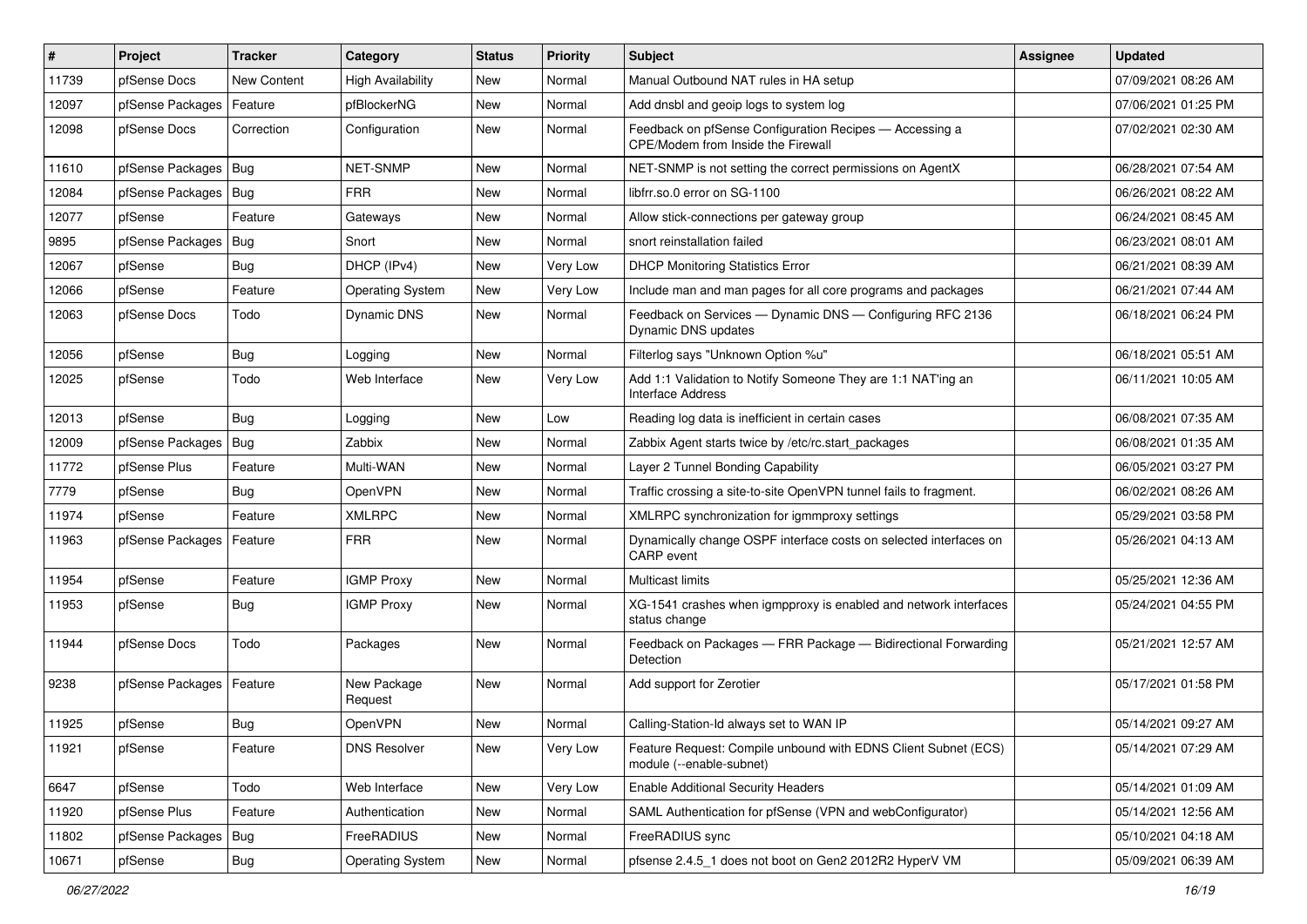| $\sharp$ | <b>Project</b>   | <b>Tracker</b> | Category                                 | <b>Status</b> | Priority  | <b>Subject</b>                                                                                           | Assignee      | <b>Updated</b>      |
|----------|------------------|----------------|------------------------------------------|---------------|-----------|----------------------------------------------------------------------------------------------------------|---------------|---------------------|
| 11898    | pfSense Packages | <b>Bug</b>     | apcupsd                                  | New           | Normal    | PHP error from apcupsd dashboard widget                                                                  |               | 05/07/2021 09:12 AM |
| 11890    | pfSense Packages | Feature        | New Package<br>Request                   | New           | Normal    | Browser-based "clientless" VPN                                                                           |               | 05/05/2021 07:26 AM |
| 5331     | pfSense          | Feature        | <b>IPsec</b>                             | New           | Normal    | IPSec table for tuning strongswan.conf                                                                   |               | 05/05/2021 12:10 AM |
| 11763    | pfSense Packages | Bug            | Status Monitoring                        | New           | Normal    | Traffic graphs refresh issue                                                                             |               | 05/03/2021 09:44 AM |
| 11876    | pfSense          | Feature        | Hardware / Drivers                       | New           | Normal    | OpenSSL does not use QAT acceleration on pfSense Plus<br>21.02-RELEASE-p1 or 21.05-DEVELOPMENT           |               | 05/03/2021 08:02 AM |
| 11262    | pfSense          | Feature        | Rules / NAT                              | New           | Normal    | Time Based Rules - selects all days in the current month                                                 |               | 04/27/2021 12:32 PM |
| 11280    | pfSense          | Todo           | WireGuard                                | New           | Normal    | Add WireGuard to ALTQ list                                                                               |               | 04/27/2021 12:32 PM |
| 7201     | pfSense          | Feature        | <b>NTPD</b>                              | New           | Normal    | NTP Support multiple GPS reference clocks                                                                |               | 04/27/2021 12:31 PM |
| 8330     | pfSense          | Feature        | DHCP (IPv4)                              | New           | Normal    | add options for ddns-local-address statements                                                            |               | 04/27/2021 12:31 PM |
| 11856    | pfSense          | Feature        | Diagnostics                              | New           | Normal    | Replace/add Alias or DNS names for known LAN addresses in the<br>State table                             |               | 04/27/2021 08:01 AM |
| 11848    | pfSense Packages | <b>Bug</b>     | Squid                                    | <b>New</b>    | Normal    | Issue with squid cache download speed                                                                    |               | 04/23/2021 09:30 PM |
| 11841    | pfSense Packages | Bug            | <b>FRR</b>                               | New           | Normal    | FRR access lists default bahavior changed to permit by default                                           |               | 04/22/2021 09:52 AM |
| 11835    | pfSense Packages | <b>Bug</b>     | <b>FRR</b>                               | New           | Normal    | FRR OSPF redistributed connected routes disappearing                                                     |               | 04/22/2021 07:11 AM |
| 11837    | pfSense Packages | Feature        | <b>FRR</b>                               | New           | Low       | Increase field length of FRR Networks in Access Lists and Prefix<br>Lists                                |               | 04/22/2021 07:10 AM |
| 11826    | pfSense Packages | Feature        | <b>ACME</b>                              | New           | Normal    | Preserve acme SAN Method parameters for new cert creations                                               |               | 04/20/2021 02:02 PM |
| 11823    | pfSense Packages | Feature        | <b>FRR</b>                               | New           | Normal    | Route handling enhancements                                                                              |               | 04/19/2021 06:23 PM |
| 8831     | pfSense          | Bug            | IPv6 Router<br>Advertisements<br>(RADVD) | New           | Very High | Radvd causes latency spikes                                                                              |               | 04/19/2021 04:51 AM |
| 11786    | pfSense          | <b>Bug</b>     | Services                                 | <b>New</b>    | Normal    | SSH incomplete setup and startup fail while recovering XML backup<br>in a fresh install of pfSense 2.5.0 |               | 04/17/2021 01:36 PM |
| 9369     | pfSense Docs     | New Content    | Packages                                 | New           | Normal    | Document remaining packages                                                                              | Jim Pingle    | 04/14/2021 03:39 PM |
| 11797    | pfSense Packages | <b>Bug</b>     | <b>Status Traffic Totals</b>             | New           | Normal    | Traffic Totals lost upon reboot when using a ramdisk for /var and<br>/tmp                                | John Cornwell | 04/10/2021 06:27 PM |
| 11749    | pfSense Packages | Feature        | pfBlockerNG                              | New           | Normal    | Option to disable NAT rule creation                                                                      |               | 04/06/2021 11:45 PM |
| 11784    | pfSense Packages | Feature        | squidguard                               | New           | Normal    | squidguard auto update blacklist option                                                                  |               | 04/06/2021 01:53 AM |
| 11777    | pfSense Packages | <b>Bug</b>     | <b>Unbound</b>                           | New           | Very Low  | Input validation prevents DNS Resolver from being disabled                                               |               | 04/05/2021 05:51 PM |
| 11770    | pfSense Plus     | Bug            | Hardware / Drivers                       | New           | Normal    | Pantech UML295 USB Modem No Longer Functional                                                            |               | 04/01/2021 11:28 AM |
| 11761    | pfSense          | <b>Bug</b>     | L <sub>2</sub> TP                        | New           | Normal    | L2TP/IPsec VPN: PPP LCP negotiation occurs before user<br>authentication                                 |               | 03/31/2021 04:52 AM |
| 11757    | pfSense          | Feature        | <b>XMLRPC</b>                            | <b>New</b>    | Normal    | Allow XMLRPC sync to bypass default auth server in favor of local<br>database                            |               | 03/30/2021 03:18 PM |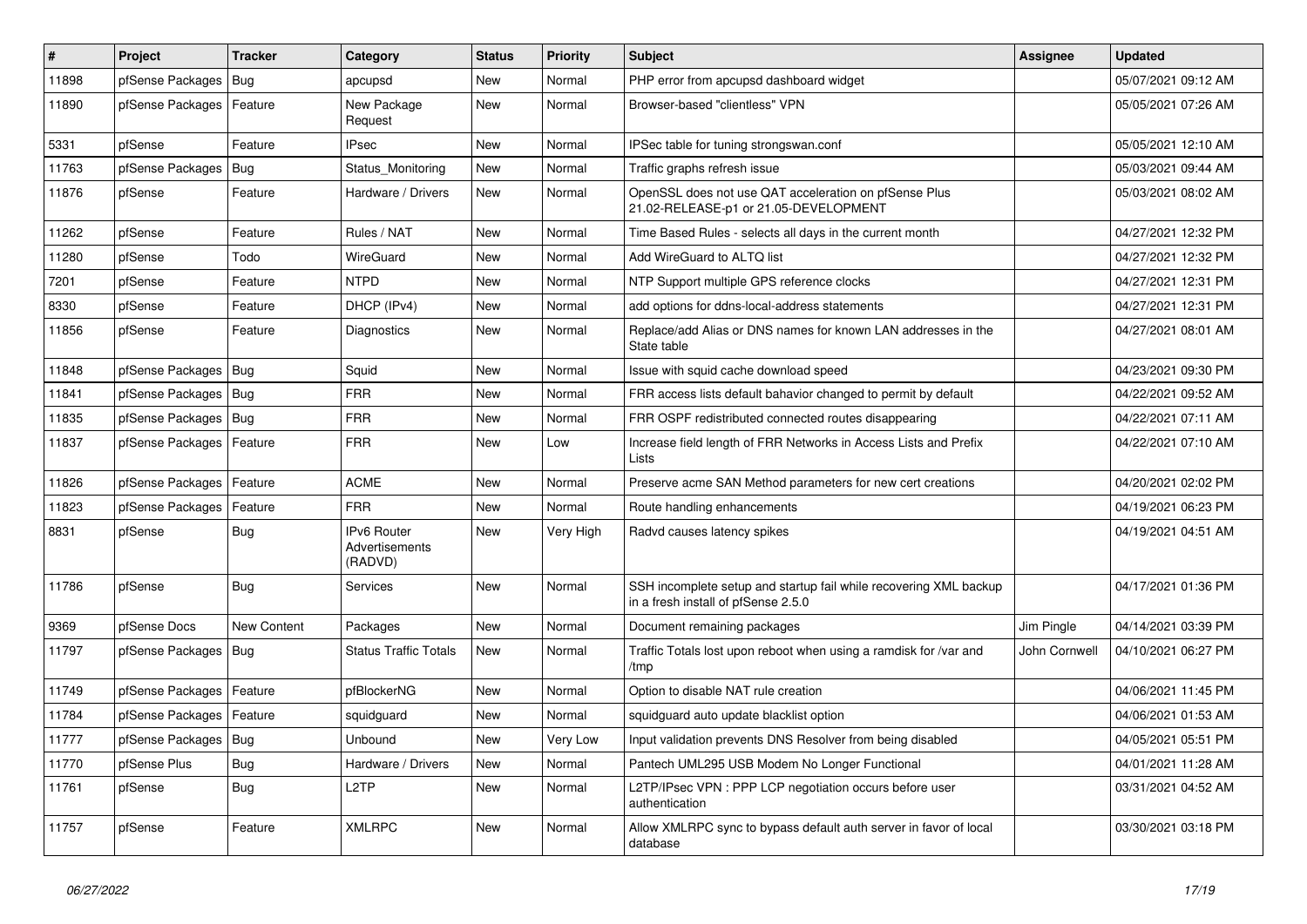| $\vert$ # | Project                       | <b>Tracker</b> | Category                 | <b>Status</b> | <b>Priority</b> | <b>Subject</b>                                                                                                                                                                                  | <b>Assignee</b> | <b>Updated</b>      |
|-----------|-------------------------------|----------------|--------------------------|---------------|-----------------|-------------------------------------------------------------------------------------------------------------------------------------------------------------------------------------------------|-----------------|---------------------|
| 11731     | pfSense                       | <b>Bug</b>     | Hardware / Drivers       | New           | Normal          | Missing support for Realtek USB NICs                                                                                                                                                            |                 | 03/30/2021 04:32 AM |
| 11724     | pfSense                       | Bug            | Package System           | <b>New</b>    | Normal          | Packages unexpectedly removed when changing update branches                                                                                                                                     |                 | 03/29/2021 08:09 AM |
| 11730     | pfSense                       | Bug            | Web Interface            | New           | Normal          | Improve visibility of option selections in dark themes                                                                                                                                          |                 | 03/25/2021 09:38 PM |
| 11717     | pfSense                       | <b>Bug</b>     | Rules / NAT              | New           | Normal          | Incorrect port forwarding rules if Destination port alias is not equal to<br>Redirect target port alias                                                                                         |                 | 03/22/2021 06:06 AM |
| 11149     | pfSense                       | Bug            | <b>DHCP Relay</b>        | New           | Normal          | DHCP relay won't start with DHCP server behind gateway                                                                                                                                          |                 | 03/22/2021 05:13 AM |
| 11715     | pfSense                       | <b>Bug</b>     | OpenVPN                  | New           | Normal          | OpenVPN MTU                                                                                                                                                                                     |                 | 03/22/2021 01:35 AM |
| 11714     | pfSense Docs                  | New Content    | <b>High Availability</b> | <b>New</b>    | Normal          | Feedback on Troubleshooting - Troubleshooting High Availability<br><b>DHCP Failover</b>                                                                                                         |                 | 03/21/2021 05:58 PM |
| 11604     | pfSense                       | Feature        | WireGuard                | <b>New</b>    | Normal          | WireGuard Dynamic Listen Port Randomization                                                                                                                                                     |                 | 03/19/2021 10:59 AM |
| 11498     | pfSense                       | Feature        | WireGuard                | New           | Normal          | WireGuard does not pass multicast traffic to peer                                                                                                                                               | Peter Grehan    | 03/19/2021 10:59 AM |
| 11302     | pfSense                       | Feature        | WireGuard                | New           | Normal          | WireGuard XMLRPC sync                                                                                                                                                                           |                 | 03/19/2021 10:59 AM |
| 11556     | pfSense                       | Bug            | Rules / NAT              | New           | Normal          | Kill all states associated with a NAT address                                                                                                                                                   |                 | 03/19/2021 10:29 AM |
| 11657     | pfSense                       | Bug            | Interfaces               | New           | Normal          | netmap_ring_reinit error                                                                                                                                                                        |                 | 03/18/2021 10:32 PM |
| 11703     | pfSense Packages              | Feature        | <b>FRR</b>               | New           | Normal          | add Krill and Routinator support BGP RPKI                                                                                                                                                       |                 | 03/18/2021 07:47 PM |
| 11352     | pfSense                       | Bug            | FreeBSD                  | New           | Low             | CTF types > 2^15 in the pfSense kernel config results in DTrace<br>failing                                                                                                                      | Scott Long      | 03/17/2021 02:52 AM |
| 11573     | pfSense Packages              | Feature        | New Package<br>Request   | New           | Normal          | <b>Custom Commands</b>                                                                                                                                                                          |                 | 03/16/2021 07:28 PM |
| 11634     | pfSense Packages   Regression |                | <b>BIND</b>              | New           | Normal          | bind hangs when pfsense is reconnecting as an openvpn client to a<br>TUN openvpn server                                                                                                         |                 | 03/14/2021 07:23 AM |
| 11666     | pfSense                       | Bug            | Logging                  | New           | Normal          | GUI Firewall log search not parsing filter.log beyond hard coded limit                                                                                                                          |                 | 03/12/2021 11:38 AM |
| 11650     | pfSense Packages   Bug        |                | <b>FRR</b>               | New           | Very Low        | FRR configuration broken on restore of manually edited FRR config<br>sections                                                                                                                   |                 | 03/10/2021 08:50 AM |
| 11648     | pfSense Docs                  | Todo           | Packages                 | New           | Normal          | Feedback on Packages - AWS VPC Wizard - pfSense Plus<br><b>Configuration Details</b>                                                                                                            |                 | 03/10/2021 06:30 AM |
| 11641     | pfSense                       | Bug            | Interfaces               | New           | Normal          | On xn based interfaces without the VLANMTU flag the first VLAN tag<br>defined does not follow the parent interface MTU settings. All<br>subsequent VLAN tags follow the parent interface's MTU. |                 | 03/09/2021 06:42 PM |
| 10708     | pfSense                       | Bug            | Upgrade                  | New           | Normal          | ZFS bootpool boot symlink issue                                                                                                                                                                 | Luiz Souza      | 03/08/2021 07:03 AM |
| 9608      | pfSense Docs                  | Correction     | Recipes                  | New           | Low             | Feedback on Virtualization - Virtualizing pfSense with Hyper-V                                                                                                                                  | Jim Pingle      | 03/06/2021 04:29 PM |
| 11145     | pfSense Docs                  | Correction     | Virtualization           | New           | Very Low        | Feedback on pfSense Configuration Recipes - Virtualizing pfSense<br>with Hyper-V                                                                                                                | Jim Pingle      | 03/06/2021 04:14 PM |
| 9315      | pfSense Packages   Feature    |                | New Package<br>Request   | New           | Normal          | Add Package: dnscrypt-proxy                                                                                                                                                                     |                 | 03/05/2021 02:38 AM |
| 11625     | pfSense                       | Feature        | OpenVPN                  | New           | Normal          | Cisco-AVPair aliases support                                                                                                                                                                    |                 | 03/05/2021 12:35 AM |
| 11622     | pfSense Docs                  | Todo           | <b>IPsec</b>             | New           | Normal          | Update pfSense VPC VPN Configuration Wizard docs                                                                                                                                                |                 | 03/04/2021 09:36 AM |